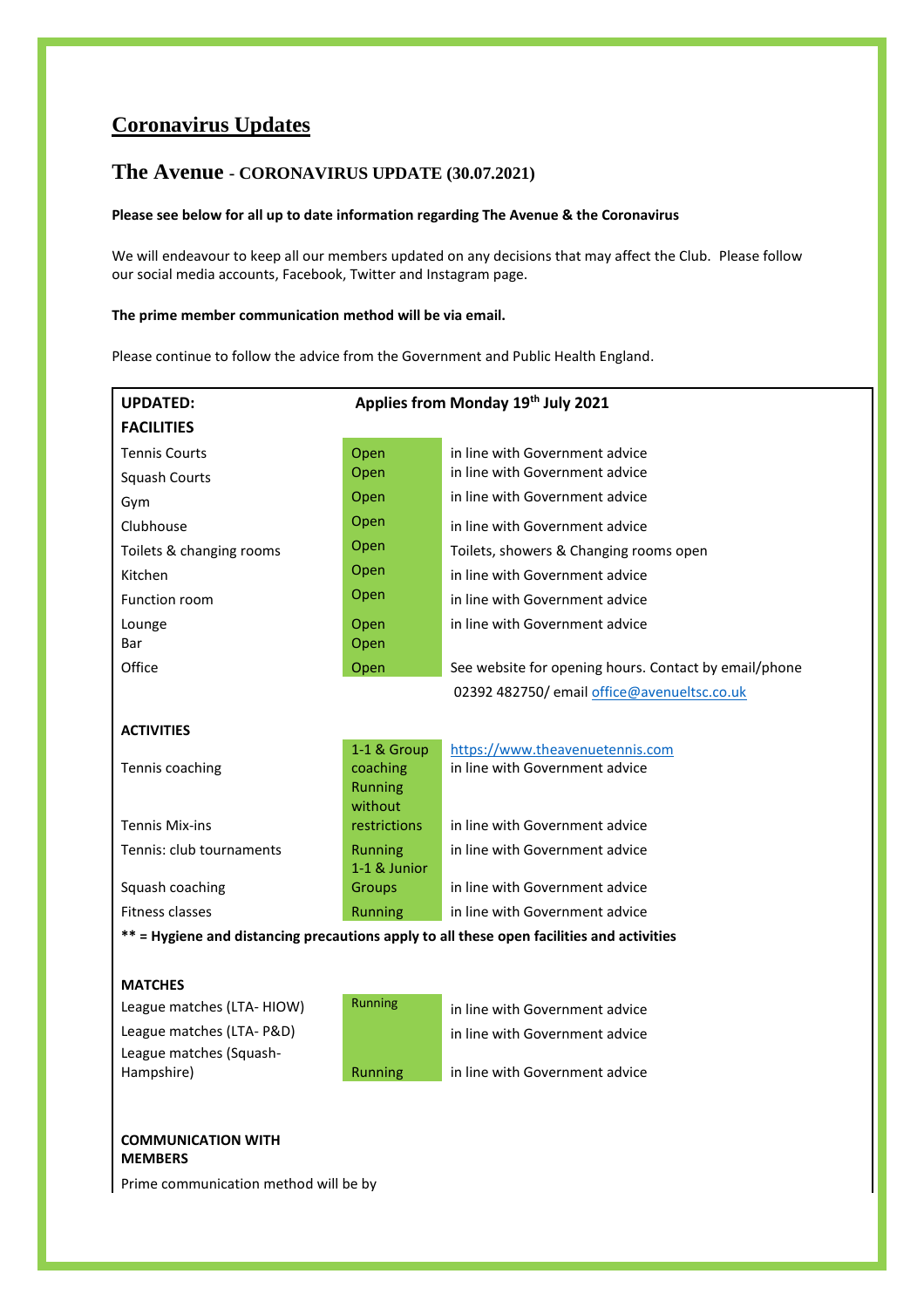| The Avenue Coronavirus Bulletins 1-28 | https://www.englandsquash.com/back-to-squash/guidance<br><b>Please See below</b>                 |
|---------------------------------------|--------------------------------------------------------------------------------------------------|
| <b>England Squash</b>                 |                                                                                                  |
| LTA - British Tennis                  | https://www.lta.org.uk/globalassets/news/2020/lta-guidance-<br>for-tennis-players---covid-19.pdf |
| Government guidance                   | https://www.gov.uk/coronavirus                                                                   |
| <b>LINKS</b>                          |                                                                                                  |
| mail                                  |                                                                                                  |

# **Latest Bulletin (Friday 30th July)**

# **Covid-19 Bulletin 28 - for members, staff and users of The Avenue LTS&FC**

On Monday 19th July England moved to Step 4 of the roadmap. Although government restrictions have been eased the current prevalence of Covid is increasing and we will be keeping the following measures in place at The Avenue.

- Masks are to be worn inside the building unless you are in the gym, on a squash court or seated in the bar.
- We are asking our members and guests to "limit proximity "to others they do not live with.
- Please continue to wash your hands thoroughly when entering the Club, after your activity and use the sanitiser placed around the grounds and clubhouse.
- The showers will be open from Monday  $19<sup>th</sup>$  July.
- We are continuing to use our QR code and ask that you scan the QR code when using bar and function room facilities to assist in contact tracing in case of Covid 19 infection.
- Bar and catering service areas will be well ventilated
- Our enhanced cleaning regime will continue, with a focus on high contact touch points.
- Please **DO NOT** visit the club if you have Covid19 symptoms or are self-isolating.

Finally, although you will still need to book the gym, tennis and squash courts, you will be able to access the clubhouse and grounds during club opening hours with your fob without a booking. (With the exception of the gym where a booking is required to open the gym door)

The kitchen is open to make tea and coffee (don't forget your 50p in the pot) and the lounge will be open.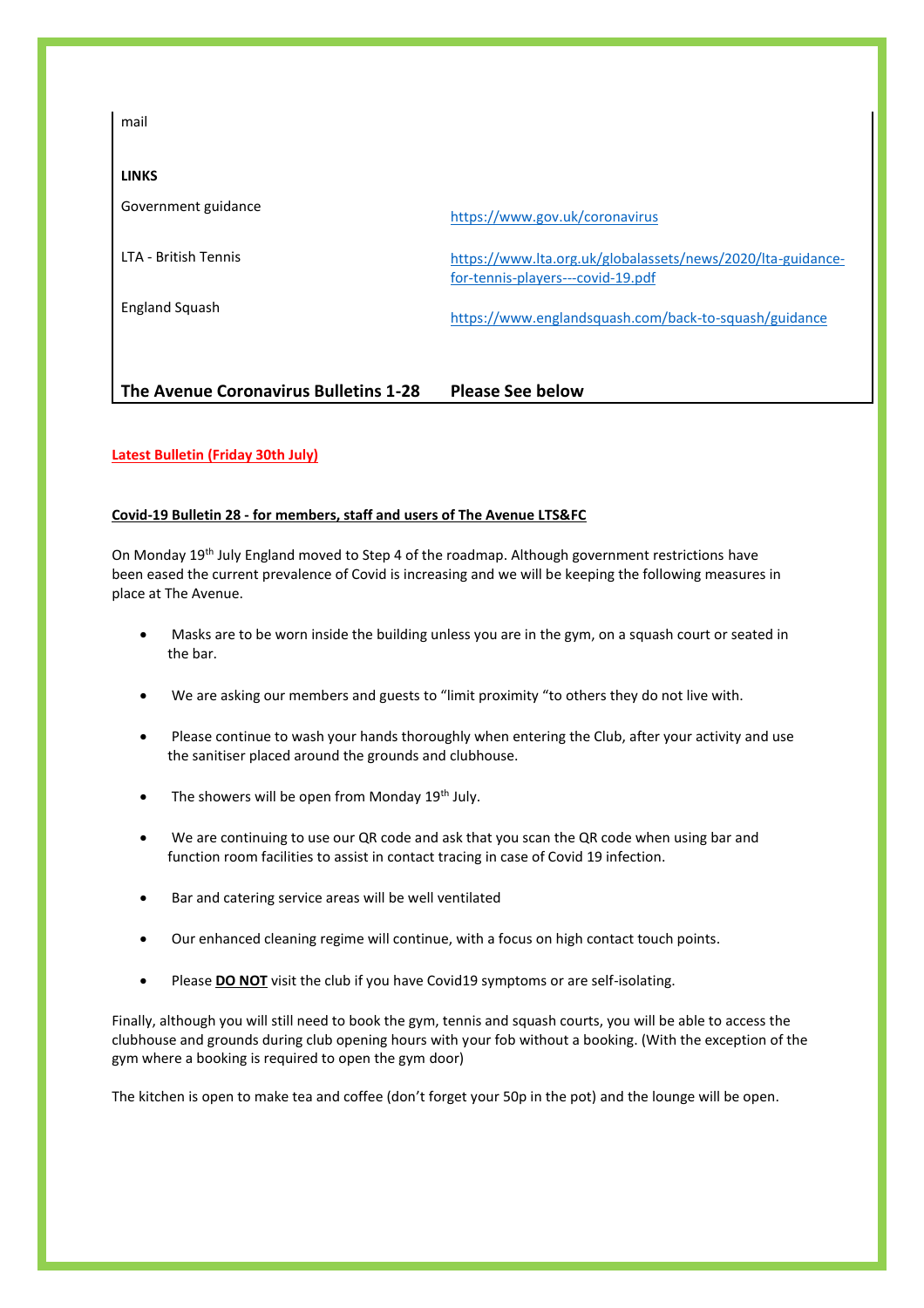#### **Mix-ins**

Mix ins are now back to drop in with no need to pre-book a space, a reminder of the Mix-in schedule is below.

Tuesday evening mix in 4.30-8.30pm (grass courts) Thursday Ladies mix in 9-11am (courts 14. 15. 16.& 17) Thursday evening mix in 4.30-8.30pm (grass courts) Friday Social mix in 9am-12 (courts 11. 12. 13 & 14) Saturday weekend mix in 1.30-4.30pm (grass courts) Sunday weekend mix in 1.30-4.30pm (grass courts)

#### **Gym**

The gym is now open over 7 days, For now the gym will remain bookable, but we have increased the number of slots per hour to 4 members.

The current opening hours are: 6am – 10pm Monday – Friday 6am – 9pm Saturday & Sunday

#### **Bar**

The bar opening hours have extended to the old normal, operating hours are:

Mon - Thur: 6pm – 10:30pm Fri: 6pm – 11pm Sat: 6pm – 9:30pm Sun: 12:30 – 2:30pm and 6pm – 9:30pm

Alongside all your usual favourites, real ale, cider and lager have returned to the pumps and whilst retaining the popular opening time of 6pm, these hours will remain under review and will be tweaked if not supported, so please do use the facility, the welcoming staff are very friendly and will attend to all your beverage needs!

We will continue to take sensible measures to keep everyone safe so will ventilate the indoor area, staff will wear masks whilst indoors and sanitise the tables frequently. You can help us to keep everybody safe by limiting close contact with others you do not live with, scanning the QR code before entering the bar area, using the hand sanitiser provided and wearing your mask indoors when not yet sat at your reserved table. Ordering your drinks via text (insert number) will also assist with social distancing and avoid having to wait around the bar area for your order, you will be sent a text when your order is ready for collection.

Our booking system, Table Agen[t https://tableagent.com/hampshire/the-avenue-lawn-tennis-squash-fitness](https://tableagent.com/hampshire/the-avenue-lawn-tennis-squash-fitness-club/)[club/](https://tableagent.com/hampshire/the-avenue-lawn-tennis-squash-fitness-club/) will remain live. It has proven to be a very useful tool assisting not only with staffing requirements but also stock purchasing. It will not be compulsory to book a table, but of course it will guarantee you a seat on busy shifts. We'd be very grateful if you would continue to make reservations in this way.

And finally, we will be reintroducing FOB and cash payments in the bar from Mon 2<sup>nd</sup> August.

The bar team very much look forward to seeing you all very soon, cheers!

Your management committee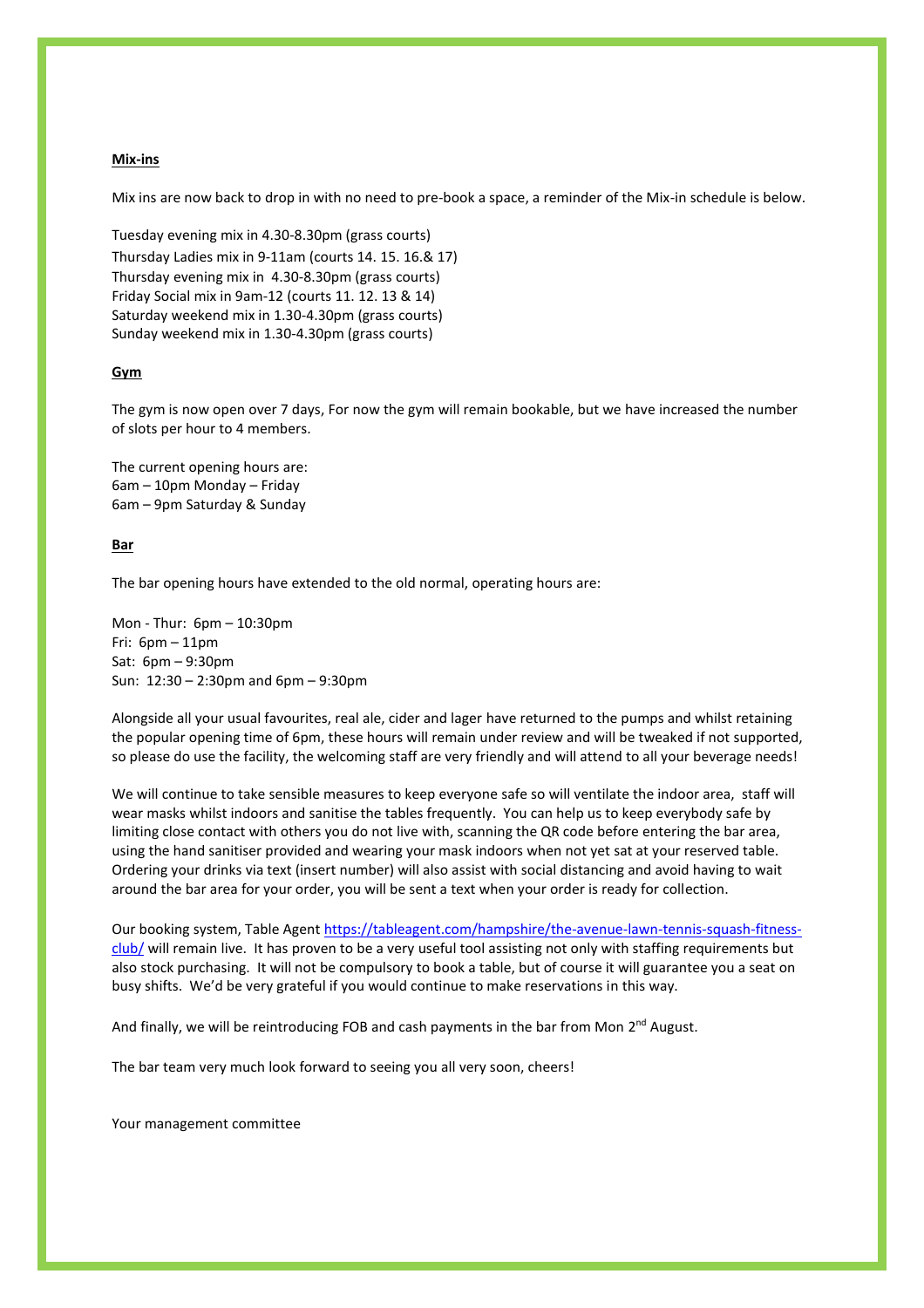# **Covid-19 Bulletin 27 - for members, staff and users of The Avenue LTS&FC**

## **Next Steps in the Roadmap step 3**

Following communication from England Squash & The LTA we can now confirm the next steps in the roadmap for The Avenue & its members.

## **Bar**

We're pleased to announce that from today, the bar will be open Monday to Friday evenings between 6pm and 9pm and Sunday lunchtime between 12:30 and 3:30pm.

As a reminder, you must book a table through our Table Agent booking system and use the track and trace app to register your visit. Book your table here: **[https://tableagent.com/hampshire/the-avenue-lawn](https://tableagent.com/hampshire/the-avenue-lawn-tennis-squash-fitness-club/)[tennis-squash-fitness-club/](https://tableagent.com/hampshire/the-avenue-lawn-tennis-squash-fitness-club/)**

Masks must be worn indoors until you are sat at your reserved table.

We are operating a reduced menu with table service only both inside and out for the next few weeks but once the restrictions are lifted (hopefully next month), we will be returning to our regular menu.

Please access the bar via the gate. If you have selected indoor or balcony seating please use the balcony stairs to enter the bar, and to maintain covid restrictions please ensure that the stairs are clear before use, only one member or household to use the stairs at any one time.

The bar staff look forward to welcoming you all back for a beer, glass of wine, or perhaps a house special G&T very soon, cheers!

### **Squash**

Sport England have confirmed that squash clubs and venues can reintroduce 'full court squash' for adults and juniors. This will recommence at The Avenue with immediate effect. To remain Covid safe members are reminded that social distancing, hand washing/sanitising & touchpoint cleaning remain in place and that masks are to be worn when off court.

For security issues and taking into account the government recommendations on indoor mixing the changing rooms and showers will remain closed.

#### **Gym**

At this stage we will not be extending the gym opening hours, due to the extensive covid cleaning required, we hope to be able to extend the gym hours at the next step in the roadmap.

Apologies for any inconvenience.

### **Tennis**

Multiple court bookings at the same time: the booking system will no longer allow members to book more than one court at the same time on the same day. If you have a court booking and wish to move to another court you will need to cancel your existing booking to rebook another court.

## **Clubhouse**

At this stage we are not in the position to open the clubhouse to members for use outside of bar opening hours or to make tea and coffee, however we hope to be able to do so from June 21st subject to government regulations.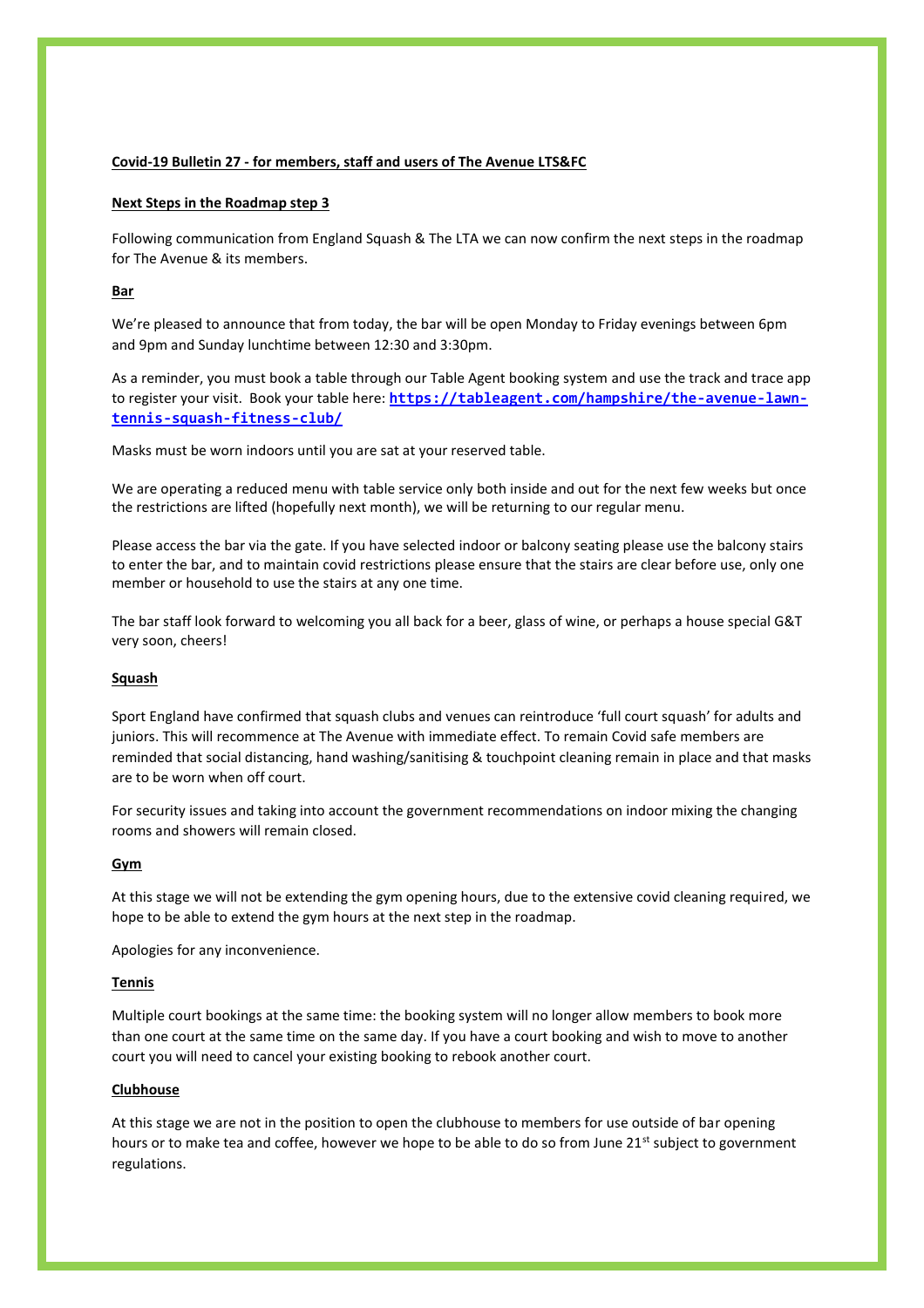Your management committee

Monday 17<sup>th</sup> May

## **Covid-19 Bulletin 26 - for members, staff and users of The Avenue LTS&FC**

### **Facilities Update**

#### **Squash courts reopening**

Step 2 of the Roadmap to lift Covid-19 restrictions in England is now confirmed for Monday 12th April.

We are happy to announce that as of 12th April the squash courts will reopen, however in accordance with [England Squash guidelines](https://www.englandsquash.com/back-to-squash/guidance) this is initially for 1-1 adult coaching, U18 group coaching, solo play, household bubbles and support bubbles **only.**

Please register your family/support bubble by email with the office.

To enable household bubbles and support bubbles to play squash from the 12th April and to remain Covid secure, we will be monitoring squash bookings to ensure that only these family members play together, until such times as two individuals, not from the same household, can play again. (in accordance with the Government roadmap this will be no earlier than May  $17<sup>th</sup>$ )

The booking system is **now live** to book squash courts which will initially be open:

Monday to Friday 8am - 9pm (court 3) 9.15pm (court 2) 9.30pm (court 1) Saturday and Sunday 8am -8pm

Please continue to observe the clubs covid secure rules and follow the one-way system in and out of the clubhouse. Entry through the front door and exit via the rear fire door.

### **Join SquashFit with England Squash**

As venues & clubs prepare to open this spring, England squash are launching [SQUASHfit](https://englandsquash.us13.list-manage.com/track/click?u=a958dc3a23ebb480978b509e3&id=a89b1e8591&e=4e612e63e1) on Monday 12 April, a five-week online boot camp delivered by England's finest coaches and players to help players get squash-ready in the return to play.

Sessions are completely free and players can tune in live on Zoom or watch on demand on the [SQUASHfit hub.](https://englandsquash.us13.list-manage.com/track/click?u=a958dc3a23ebb480978b509e3&id=ef130065f6&e=4e612e63e1)

#### \*\*\*\*\*\*\*\*\*\*\*\*\*\*\*\*\*\*\*\*\*\*\*\*\*\*\*\*\*\*\*\*\*\*\*\*\*\*\*\*\*\*\*\*\*

#### **Squash coaching Update**

## **Individual coaching**

Mike Phillips will again be offering adult 1-1 coaching in squash and racketball. To book a 1-1 coaching session please contact Mike on 07790 541084

#### **Group Coaching - Juniors**

Junior group coaching restarts on Tuesday 20th with Mike and Thursday 22<sup>nd</sup> April with Jonathan for beginners and improvers. Junior courses are run in 6 week blocks in groups of no more than 6 children.

We will also be trialling a new '**Mini Squash Stars'** class on a Saturday morning for children aged 3-6.

Please see below for the full timetable.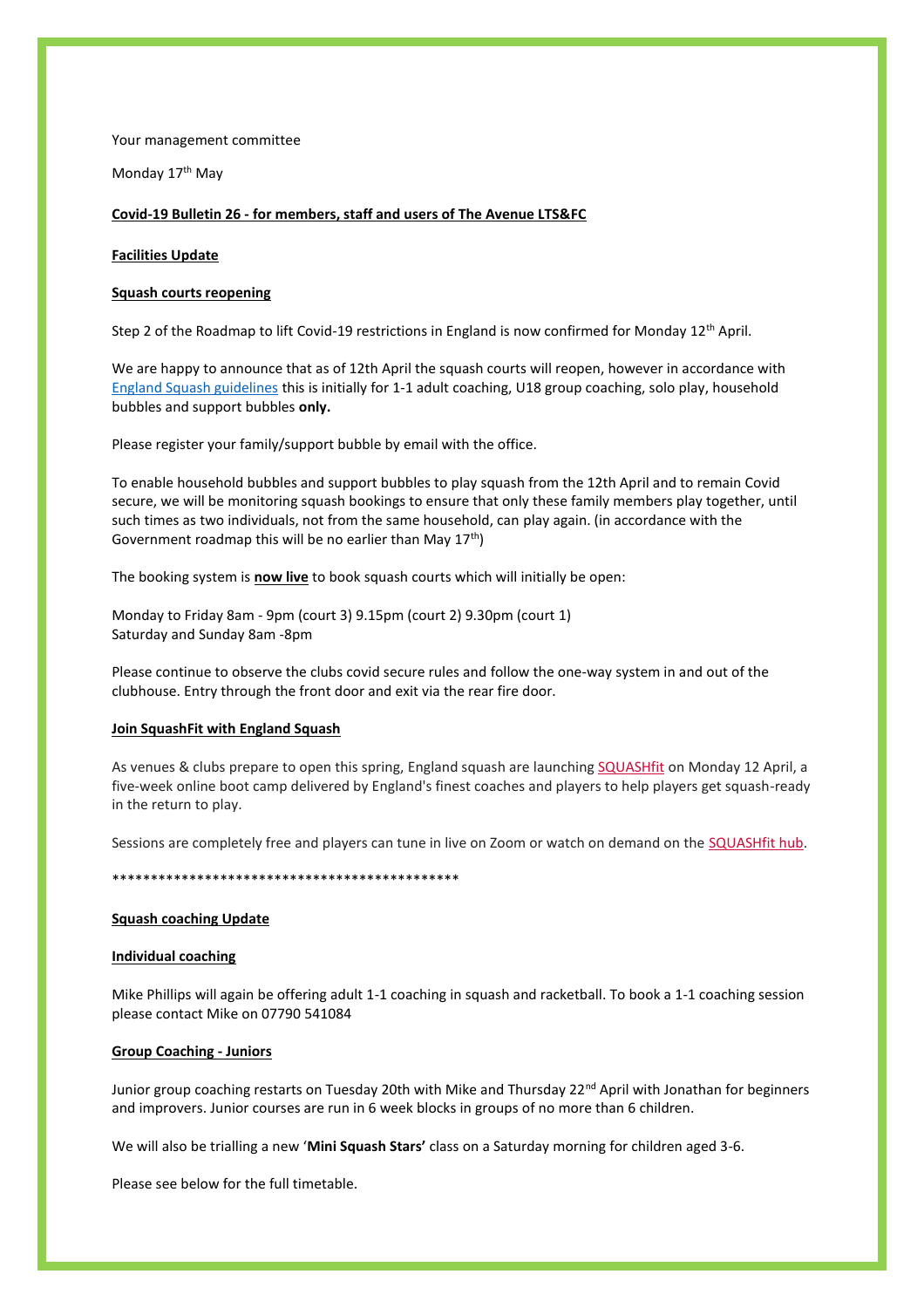Tuesday 4-5pm Beginners – 6 Week Term April 20<sup>th</sup> – May 25<sup>th</sup> Coach Mike Tuesday 5-6pm Improvers – 6 Week Term April 20<sup>th</sup> – May 25<sup>th</sup> Coach Mike

**Thursday** 4-5pm Beginners - 6 Week Term April 22<sup>nd</sup> — May 27<sup>th</sup> Coach Jonathan **Thursday** 5-6pm Improvers – 6 Week Term April 22nd – May 27th Coach Jonathan

Junior coaching £36 members £42 Non-members for a 6 week term.

**Exciting New Group 'Mini Squash Stars'**

Saturday 10-10.45am Mini Squash Stars for children aged 3-6 - 5 Week Term April 24<sup>th</sup> – May 22<sup>nd</sup> Coach Mike **introductory offer just £15 for 5 weeks.**

All squash junior & mini group coaching is booked through the office. Please contact Justine or Sarah for more info.

\*\*\*\*\*\*\*\*\*\*\*\*\*\*\*\*\*\*\*\*\*\*\*\*\*\*\*\*\*\*\*\*\*\*\*\*\*\*\*\*\*\*\*\*\*\*\*\*\*\*\*\*\*\*\*\*\*\*\*

## **Gym reopening**

We are also excited to announce that from Monday 12<sup>th</sup> April the gym will also reopen.

The gym will be open as before with 2 bookable zones (for use by members on their own or in household groups) ie: members may not share a zone in the gym unless they are in a household group or support bubble)

The booking system is **now live** to book your slots Initially the gym will be open:

Monday, Tuesday, Wednesday & Friday **8am -9pm** and Saturday **8am -8pm**

As restrictions lift we will look to extend the opening hours/days.

Please continue to observe the clubs covid secure rules and follow the one-way system in and out of the clubhouse. Entry through the front door and exit via the rear fire door.

\*\*\*\*\*\*\*\*\*\*\*\*\*\*\*\*\*\*\*\*\*\*\*\*\*\*\*\*\*\*\*\*\*\*\*\*\*\*\*\*\*\*\*\*\*\*\*\*\*\*\*\*\*\*\*\*\*\*\*\*\*\*\*\*\*

## **Bar re-opening**

Step 2 of the Roadmap also permits bars and pubs to re-open for outdoor table service only

Limited re-opening of the Avenue bar is under discussion. The current expectation is that the Bar will re-open for limited outdoor service on some evenings later in April, but this will **NOT** begin from Monday 12th . A key reason for this is the variability of the weather.

We are hoping that the weather will begin to settle towards the end of April and on that basis we are hoping to re-open at the same time as the grass courts open for play, currently expected in the last week of April.

The Bar re-opening will be kept under review as we know members value the service. We will keep you updated.

Your management committee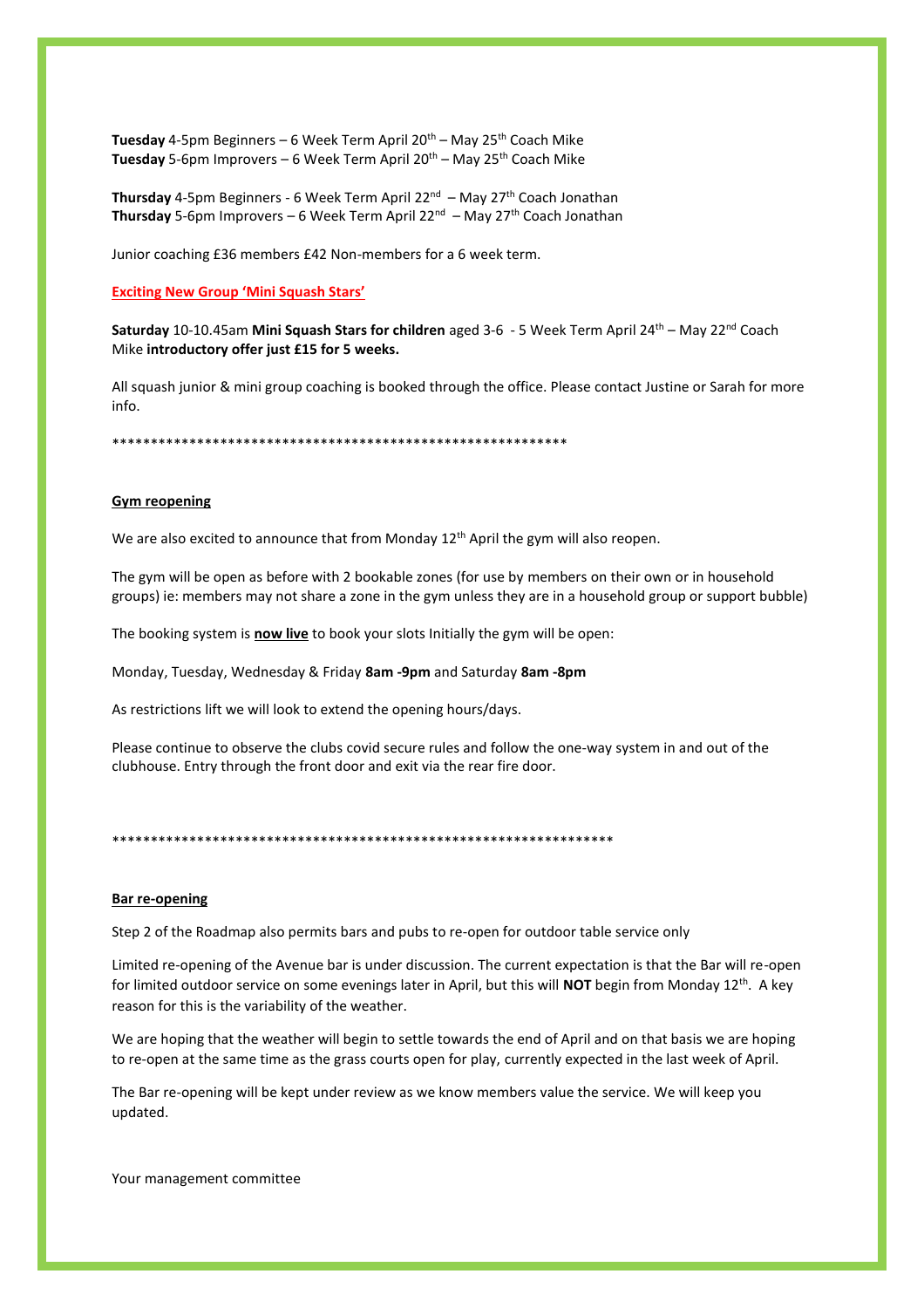## Friday 9th April

# \*\*\*\*\*\*\*\*\*\*\*\*\*\*\*\*\*\*\*\*\*\*\*\*\*\*\*\*\*\*\*\*\*\*\*\*\*\*\*\*\*\*\*\*\*\*\*\*\*\*\*\*\*\*\*

# **Covid-19 Bulletin 25 - for members, staff and users of The Avenue LTS&FC**

## **Update on Tennis Court Reopening**

An update on the tennis court reopening with details of the changes to the booking system was sent out to all tennis members on Tuesday 23<sup>rd</sup> March. The action was deemed to be necessary to stop people booking over the 90 minute limit. The aim was to give all members a fair chance of getting to play tennis again after such a long break. These rules will only be in place for the initial return to tennis whilst awaiting the grass to reopen.

After a very busy Monday, the demand has settled down and there are spaces available around lunchtimes and later in the evenings - particularly on the three astroturf courts.

A meeting of key Tennis Committee members was held yesterday to discuss the issues and more clearly define the rules for booking singles and fixed fours:

- **Maximum recommended court booking time reduced, temporarily to 90 minutes per person per day.**
- **Attending coaching sessions / mix6 sessions / match practice will not count as part of any players playing time.**
- You may continue to play if there is an un-booked space after your session or a vacancy on another **court booked by someone else.**
- **If unable to use a court booking please cancel in good time. This will be monitored and a no-show penalty introduced if necessary.**

Note that we will not be requesting members to change bookings that are already in place but going forward we would request these rules are adhered to.

#### Tennis Committee

#### **Friday 26th March**

## **Covid-19 Bulletin 24 - for members, staff and users of The Avenue LTS&FC**

### **Good news!**

We are on target to reopen the tennis courts on Monday 29th March and can't wait to welcome you all back.

The booking system will 'go live' on **Monday 22nd March at 9am** for members tennis court bookings, the system will then revert back to 7am from Tuesday 23rd March onwards.

We anticipate that the courts will be busy, so with this in mind we have reduced the maximum court booking time to 90 minutes, for members booking singles and fixed fours. Please be mindful of other members and ensure that if you are not able to use a court booking it is cancelled in good time to allow another member to rebook the court.

We are working with the LTA summary grid of permitted tennis activities but members should be aware that the grid only outlines a summary of what is likely to be permitted by the current Government Road map proposals for England, from 29 March (**at the earliest**).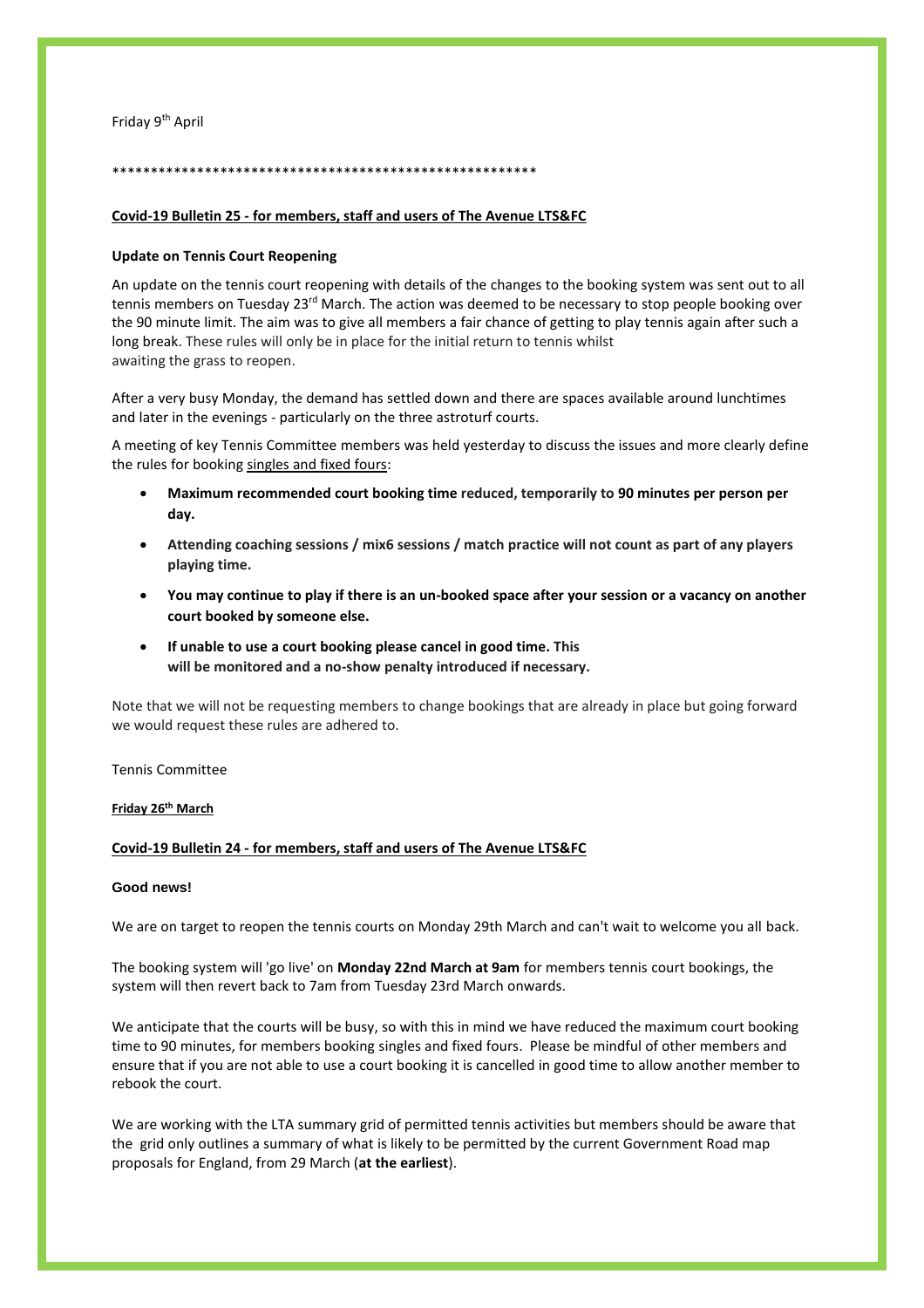Where an activity is listed as permitted, it will still be subject to additional restrictions and protocols. We believe that our previous Covid-secure protocols will cover the requirements but will update members as necessary once final Government/LTAguidance is confirmed (NOTE. Government Guidance may not be finalised until w/c 22 March)

We are still awaiting guidance from England Squash for the re-opening of the squash courts and the Gym and Bar dates are also yet to be confirmed. We aim to open all sections as soon as practically possible, subject to any necessary restrictions.

## **Mix6, Match Practise & Ladies Mix6 Sessions**

Whilst we have been closed we have made some changes to the booking system which allows a member to attach themselves to a block booking such as a Mix-6, Match Practise or Ladies Morning session to gain access through the gate.

Each block booked session has a limited number of spaces and if you want to take part in a Mix-6 session or Match Practise you must **'book'** yourself into the session.

As we anticipate that these sessions will be busy and there are limited spaces available, we have split the sessions into 2 x 90 minute sessions to allow a greater number of players to access them. (With the exception of match practise which remains at 2 hours)

90 minute sessions will, we hope, allow as many people as possible to play. If you book for session 1 there may be an opportunity to stay for session 2 if court space is available. If not you will be expected to leave once your session is over.

As with individual court bookings please be mindful of other members and ensure that if you are not able to use a space in a Mix 6 or Match practise you cancel in good time to allow another member to rebook.

Although it is now the members responsibility to book themselves into a mix 6 or match practise session, these sessions will still be overseen by the member administrators for the various sessions. They will still have overall responsibility for allocating players to courts on arrival and during the session.

Full instructions on how to book into a 'block booking' are below.

#### [https://avenueltsc-](https://avenueltsc-my.sharepoint.com/:f:/g/personal/office_avenueltsc_co_uk/Eg4zRdlkS7NNn2huTHGS76sBhZgH3fpxZRxj7mbOHVReIg?e=hbULwQ)

[my.sharepoint.com/:f:/g/personal/office\\_avenueltsc\\_co\\_uk/Eg4zRdlkS7NNn2huTHGS76sBhZgH3fpxZRxj7mbO](https://avenueltsc-my.sharepoint.com/:f:/g/personal/office_avenueltsc_co_uk/Eg4zRdlkS7NNn2huTHGS76sBhZgH3fpxZRxj7mbOHVReIg?e=hbULwQ) [HVReIg?e=hbULwQ](https://avenueltsc-my.sharepoint.com/:f:/g/personal/office_avenueltsc_co_uk/Eg4zRdlkS7NNn2huTHGS76sBhZgH3fpxZRxj7mbOHVReIg?e=hbULwQ)

### **Friday morning Mix6 information from Irene Smalley and Angy Bryson**

In addition to the Mix6 activities available before Christmas we are planning to bring back the Friday morning session

This will become a 'Mix Six' session in line with the other Mix6 sessions available.

We will be offering two 90 minute sessions: Session 1 from 9am to 10.30am and Session 2 from 10.30 to 12.00 (noon).

If you are interested in joining in with the Friday Mix Six, please register your interest as soon as possible by replying to following email address avenuefridaymixin@gmail.com

We would hope to start this new Mix6 session on Friday 9<sup>th</sup> April 2021, provided that no further restrictions emerge that will prevent this.

Hope to see you on court

Friday Mix6 organisers- Irene Smalley and Angy Bryson

### **Mix 6 and Match practice details and contacts**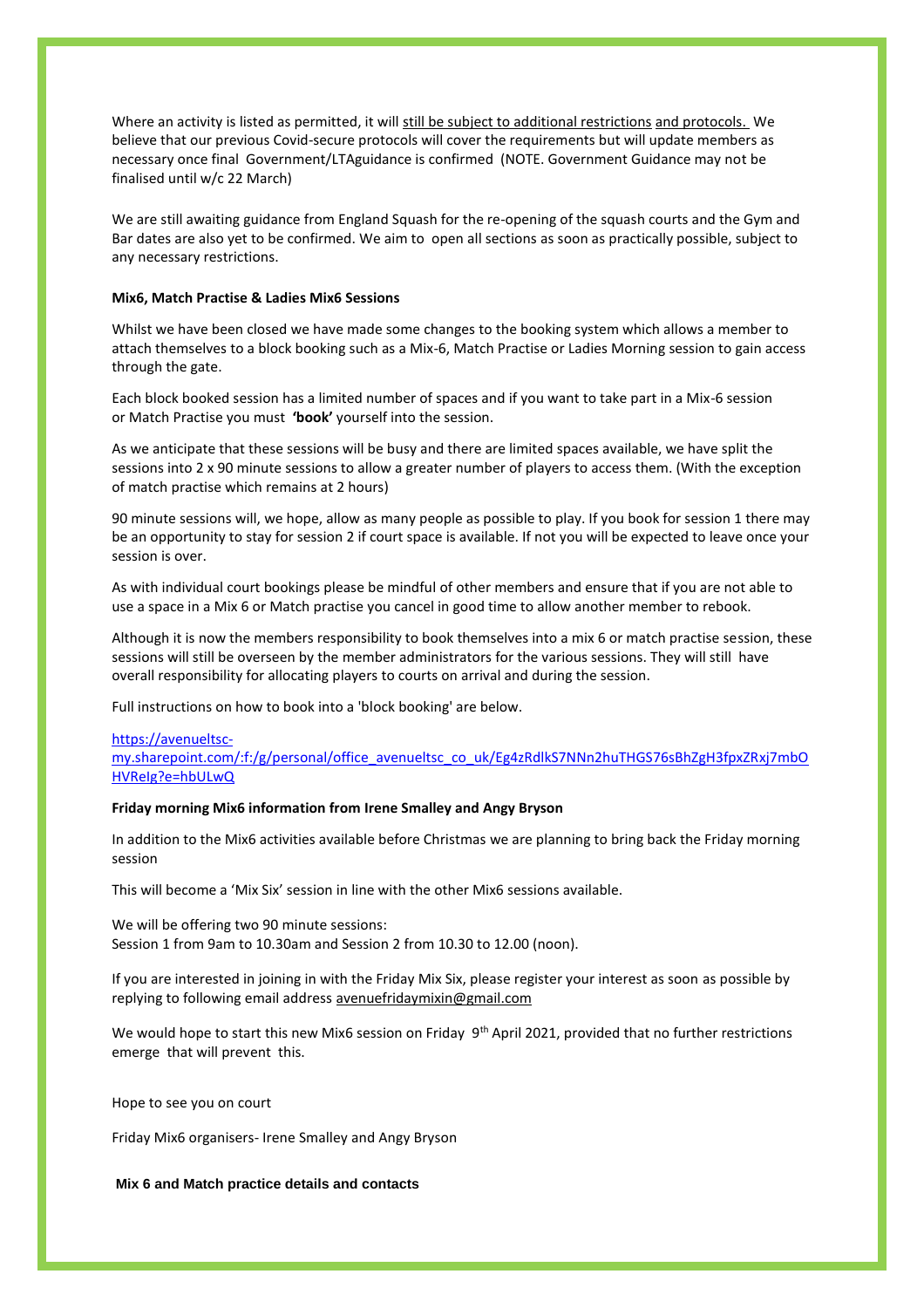**Tuesday Mix 6** - **Nick Castle/Rob Mort Session 1** 16.30-18.00 **Session 2** 18.00 - 19. 30 - On courts 14. 15 .16 & 17

**Wednesday Match Practise (team players only) - Andy Gilliatt/Natalie Denby Session** 18.30 - 20.30 On courts 11.12. 13 & 14

**Thursday Mix 6 - Nick Castle/Rob Mort Session 1** 16.30-18.00 **Session 2** 18.00 - 19. 30 - On courts 15 .16 & 17

## **Thursday Ladies Mix 6 - Ros Bartlett Session 1** 09.00-10.30 **Session 2** 10.30-12.00

**Friday Mix 6** (restarting Friday 9th April) - **Irene Smalley & Angy Bryson Session 1** 09.00-10.30 **Session 2** 10.30-12.00 - On courts 15 .16 & 17

**Saturday Mix 6 - Nick Castle/Rob Mort Session 1** 13.00-14.30 **Session 2** 14.30-16.30 - On courts 14. 15 .16 & 17

**Sunday Mix 6 - Nick Castle/Rob Mort**

**Session 1** 13.00-14.30 **Session 2** 14.30-16.30 - On courts 14. 15 .16 & 17

## **Tennis Guests**

A polite reminder that tennis guests **must be booked and paid for** via your tennis booking, each guest is **restricted to 3 playing visits per year only and must be signed in** the guest book outside the office on arrival.

To add a guest to your booking simply start typing Guest in the same way you would search for another member and select **Guest, Adult £3.00 or Guest, Junior £2.00.** The payment will be taken from your fob account balance at this point. If the court is subsequently cancelled the guest fee is refunded. Fob accounts can be topped up via Paypal when the booking system opens on Monday. If you do not have a Paypal account please contact the Office to make an alternative payment.

#### **Tennis Bylaws**

#### **5. Guests**

5.1 Guests may play only if accompanied by a member. The member is responsible for payment of the appropriate fee, and for signing in the guest **before** play. The guest book is located under the balcony adjacent to the office.

5.2 Guests are allowed a maximum of three playing visits to the club per year unless by invitation from the Tennis Committee.

5.3 Guests may attend coaching sessions (individual or group) but must pay the appropriate fee.

Thank you, for your continued support for the Avenue LTS&FC, its our aim to make our Club "the best it can be" for our members in these difficult times

Your Management Committee

### **20.03.2021**

## **Covid-19 Bulletin 23 - for members, staff and users of The Avenue LTS&FC**

Dear members,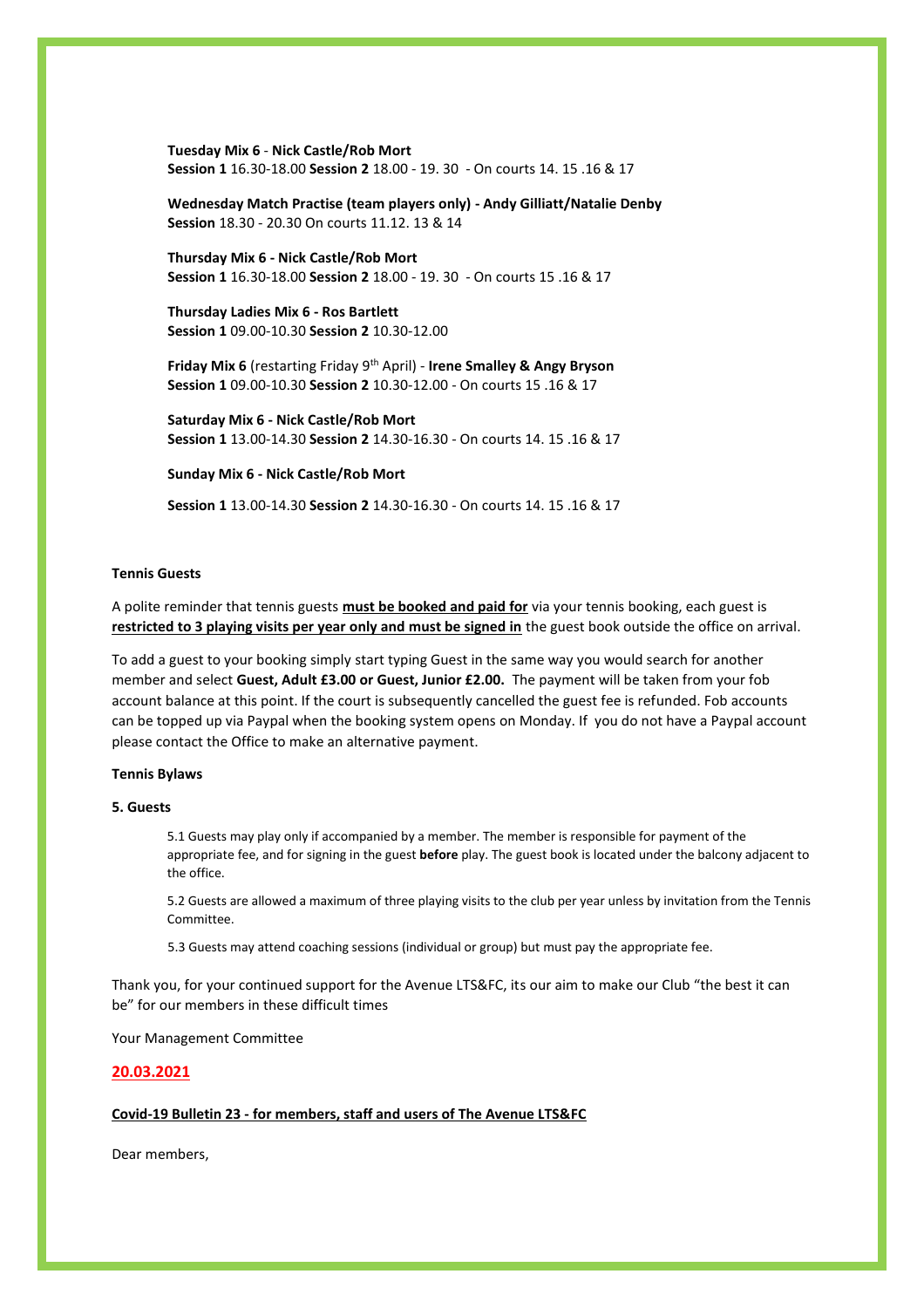We hope you are all staying healthy and safe as we move into another national lockdown. Sadly, at this moment, no sport or activities can take place at The Avenue and it is not at all clear when these might resume.

We have done everything possible to keep as much of the club open, when allowed, so that members could continue to enjoy our facilities. During previous lockdowns and periods where activities have been restricted, we have brought in initiatives to keep members playing, for example encouraging squash members to try out tennis and during the last lockdown, in November, all members were offered a one-month subscription 'holiday'.

With the uncertainty about the length of the current lockdown and the ongoing impact on membership numbers, your management committee has considered carefully the club's financial position. All running and administrative costs are being reduced to the minimum possible, but a club of our size does need continuing income to meet its unavoidable fixed costs. Ours is a membership-owned club and we are heavily dependent on our membership subscriptions to keep us operating successfully.

We would like to appeal to members, where possible, to continue to pay subscriptions, as normal, during 2021. With your help the club will not have to eat too deeply into its financial reserves. If we are able to maintain the majority of our reserves it means that we may still be able to proceed with our development plans, which are aimed at improving our facilities, for our members.

We recognise that, for many of our members, 2020 and now 2021 may be proving financially difficult and that continuing club membership may be in doubt. If this is the case for you, please contact Justine, our Office manager, for a confidential conversation about membership options.

We know that our members value their club and some have asked if they could make a donation to help the Avenue through this difficult period. We are working on a way for those of you who might wish to make a donation to do so and will let you know when the system is in place.

Let's hope it won't be too long before we can all meet again, on the tennis or squash courts, in the gym, at a fitness class, at the bar or at a social event. Until then, please stay safe and continue to support your club in whatever way you can.

The LTA believes tennis is a naturally socially distanced sport that is safe to play and is important for people's physical and mental health. It is lobbying the Government to allow players back on court as soon as possible. Please consider signing the parliamentary petition if you have not already done so.

## <https://petition.parliament.uk/petitions/557658>

Best wishes

Your Management Committee

#### **Covid-19 Bulletin 22 - for members, staff and users of The Avenue LTS&FC**

## **URGENT NOTICE TO ALL MEMBERS**

From midnight Saturday 19 December The Avenue facilities are within a tier 4 COVID-19 area. The tier 4 area currently covers all those who normally live within the local authority areas of Havant, Gosport and Portsmouth. It is considered, for the purposes of the COVID-19 regulations, a single area.

For members, this means the following further changes have immediately been put in place, in line with LTA and England Squash guidance:

The clubhouse (including toilets) is completely closed to all members. No indoor sports can take place: this means the squash courts and gym are now closed until further notice. Outdoor tennis is only possible with the following restrictions: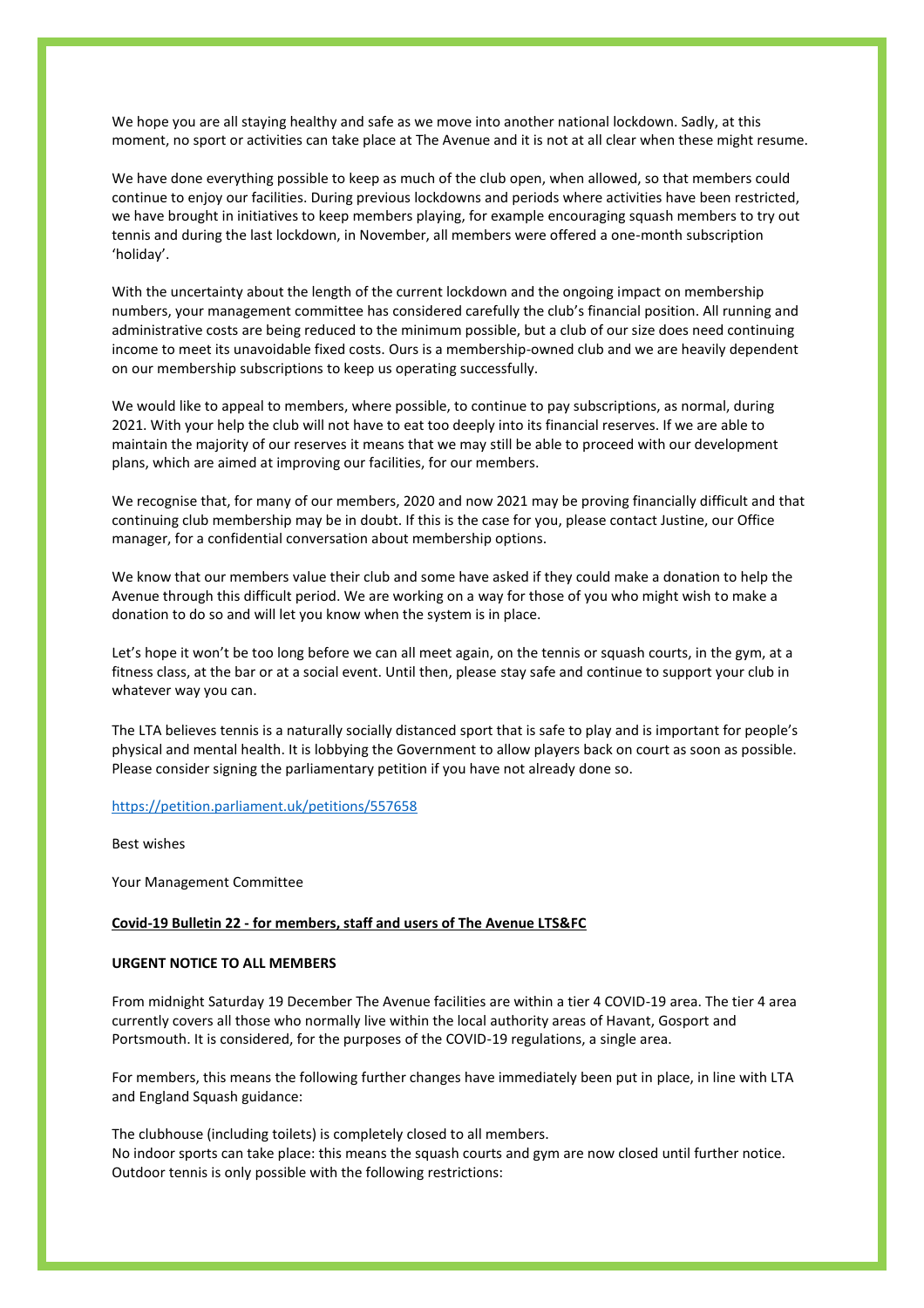- You must live within the tier 4 area as above, AND
- Singles play only (i.e. you can play against one other person from outside your household or support bubble)
- Doubles play is only possible within your household or support bubble
- Adult coaching can only take place on a 1:1 basis
- Coaching for juniors can continue in small groups as an agreed exemption
- Home tennis matches are not permitted, but away matches may take place at tier 2 venues provided all team players live in a tier 2 area

Members who are able to play outdoor tennis must at all times continue to respect social distancing and wash or sanitise their hands before and after play using the outdoor sinks provided.

Please be sensible and consider the health and welfare of everyone around you. We would like all our members to stay safe, fit and healthy.

The Management Committee will be meeting urgently to review the potential impact of these latest closures and restrictions on the club and its future and we will be writing to members again over the next week or so.

Your Management Committee

# **21st December 2020**

# **Covid-19 Bulletin 21 - for members, staff and users of The Avenue LTS&FC**

As from Saturday 19 December, new tier arrangements will come into place for the area covered by the 2 lower tier local authorities of Gosport and Havant and the unitary local authority area of Portsmouth, which will become tier 3. These arrangements start at 00.01 on Saturday so will affect play from Saturday morning onwards.

Taken from our sports' governing bodies we have already produced detailed guidance for travelling to, and taking part in, sports and the use of the club's facilities. This can be found [here](https://avenueltsc.co.uk/wp-content/uploads/2020/12/AvenueLTSFC-Essential-Tiers-Guidance.pdf)

A brief summary is as follows:

# -**if you live outside the combined tier 3 area of Gosport, Havant and Portsmouth local authorities, you can no longer travel to the club other than for work or to take part in organised activity for disabled and under 18s only.**

-if you live within the combined tier 3 area (as listed above) you should aim to reduce the number of journeys you make wherever possible…. But the good news is that you can continue to play some sports provided that all those playing live within the combined tier 3 area and travel separately unless in the same household/support bubble) as follows:

- outdoor tennis: socially, singles and doubles, rule of 6 applies
- tennis coaching: 1:1 and groups (depending on what groups are running)

- tennis matches: will depend on P&D LTA. Only playable within tier 3 areas if all team members are from tier 3 area

- indoor tennis: only permitted for adults from the same household or support bubble
- squash: solo play or play between members of same household/support bubble only

- squash coaching: 1:1 only

- no spectating permitted

- the usual 'hands/face/space' rules should continue to be followed and socialising is not permitted before or after play

- gym: booked slots only

- fitness: no indoor classes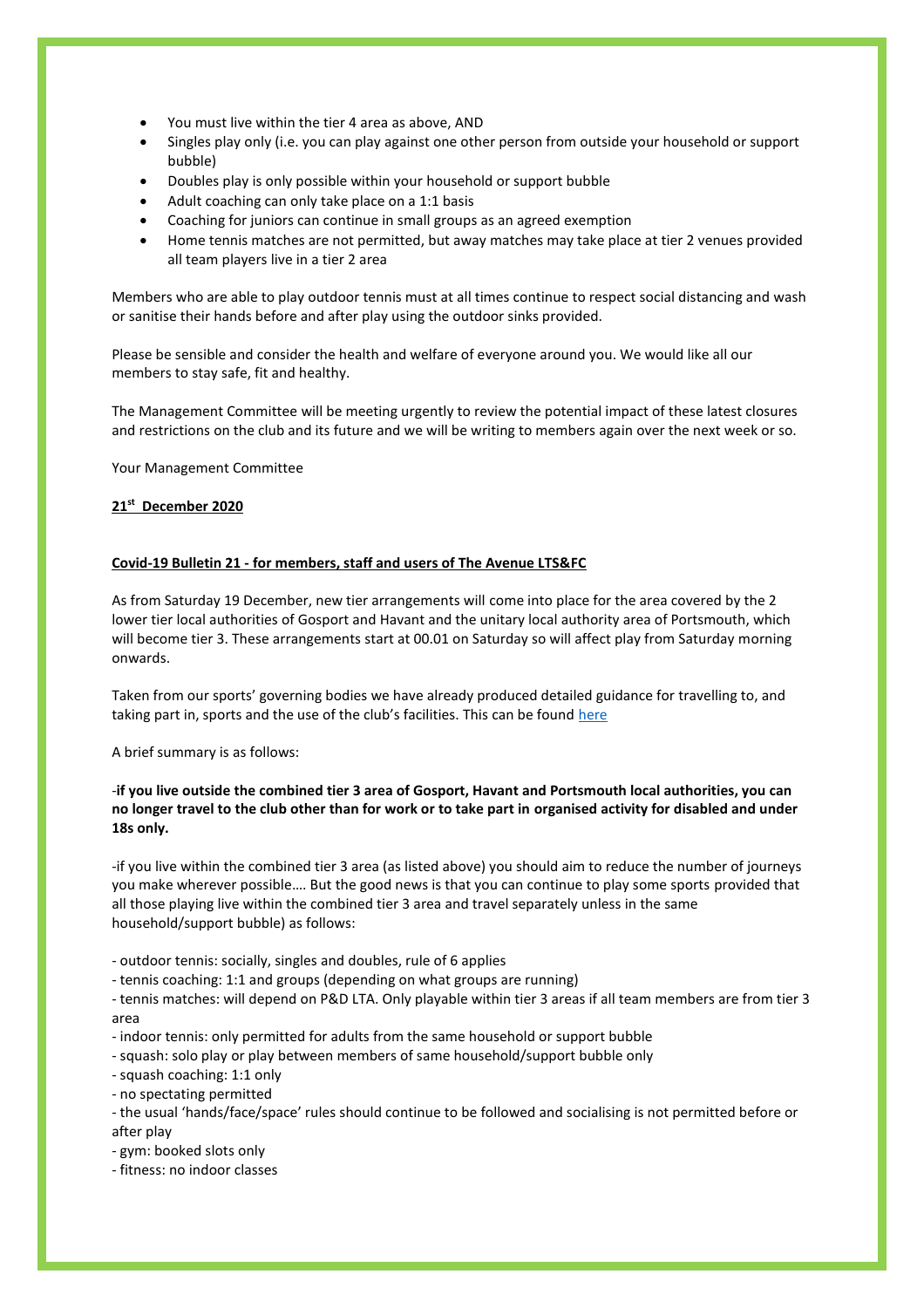### - bar and clubhouse remain closed

If you do not know whether you are in a tier 3 or a tier 2 area find out by putting your postcode into the below link:

<https://www.gov.uk/find-coronavirus-local-restrictions>

Your Management Committee

# **18th December 2020**

# **Covid-19 Bulletin 20 - for members, staff and users of The Avenue LTS&FC**

# Great news!

The Avenue will be re-opening on Thursday 3 December in line with the new COVID-19 legislation and the advice from the relevant governing bodies, as follows:

- The Avenue is currently located in a Tier 2 area for COVID-19 restrictions. If this changes, access to facilities may also change. So please watch the website carefully.
- The availability of the facilities at The Avenue for **you** will depend on where **you** live as well.
- Travel restrictions apply to anyone living in a tier 3 area- you should not travel outside that area other than for certain exemptions
- Bookings for tennis, squash and gym will open at 0700 on Wednesday 2 December
- The club is very visible and members are urged to behave responsibly at all times. The latest restrictions are bound in law and the Management Committee have approved a series of sanctions that may be applied if you are found to be in breach of these
- Detailed guidance for all of the club's facilities for each tier of restrictions is available on the club website and you can find this here :- [https://avenueltsc.co.uk/wp-content/uploads/2020/12/AvenueLTSFC-](https://avenueltsc.co.uk/wp-content/uploads/2020/12/AvenueLTSFC-COVID-19-secure-rules021220.pdf)[COVID-19-secure-rules021220.pdf](https://avenueltsc.co.uk/wp-content/uploads/2020/12/AvenueLTSFC-COVID-19-secure-rules021220.pdf)

# **TENNIS**

- Singles and doubles play permitted
- Maximum of 6 people can mix on court, with social distancing maintained
- Matches are resuming but you should travel to away matches in separate cars (unless team members are from the same household/support bubble)
- No socialising is allowed before or after play, whether social play or matches
- 1:1 and group coaching is resuming on Thursday 3 Dec [\(https://www.theavenuetennis.com\)](https://www.theavenuetennis.com/)

# SQUASH

- Solo play permitted
- Full squash only between members of the same household/support bubble
- Modified squash within squash bubbles only
- Please try to stay in the same squash bubble as before the latest lockdown
- Adult coaching 1:1 only
- Junior coaching groups permitted

# GYM

- Bookable slots Tuesday, Wednesday, Friday & Saturday 8-8pm
- No fitness classes permitted

# CLUBHOUSE

- Access restricted for squash and gym use only
- External toilet doors will remain open until 2130

# **BAR**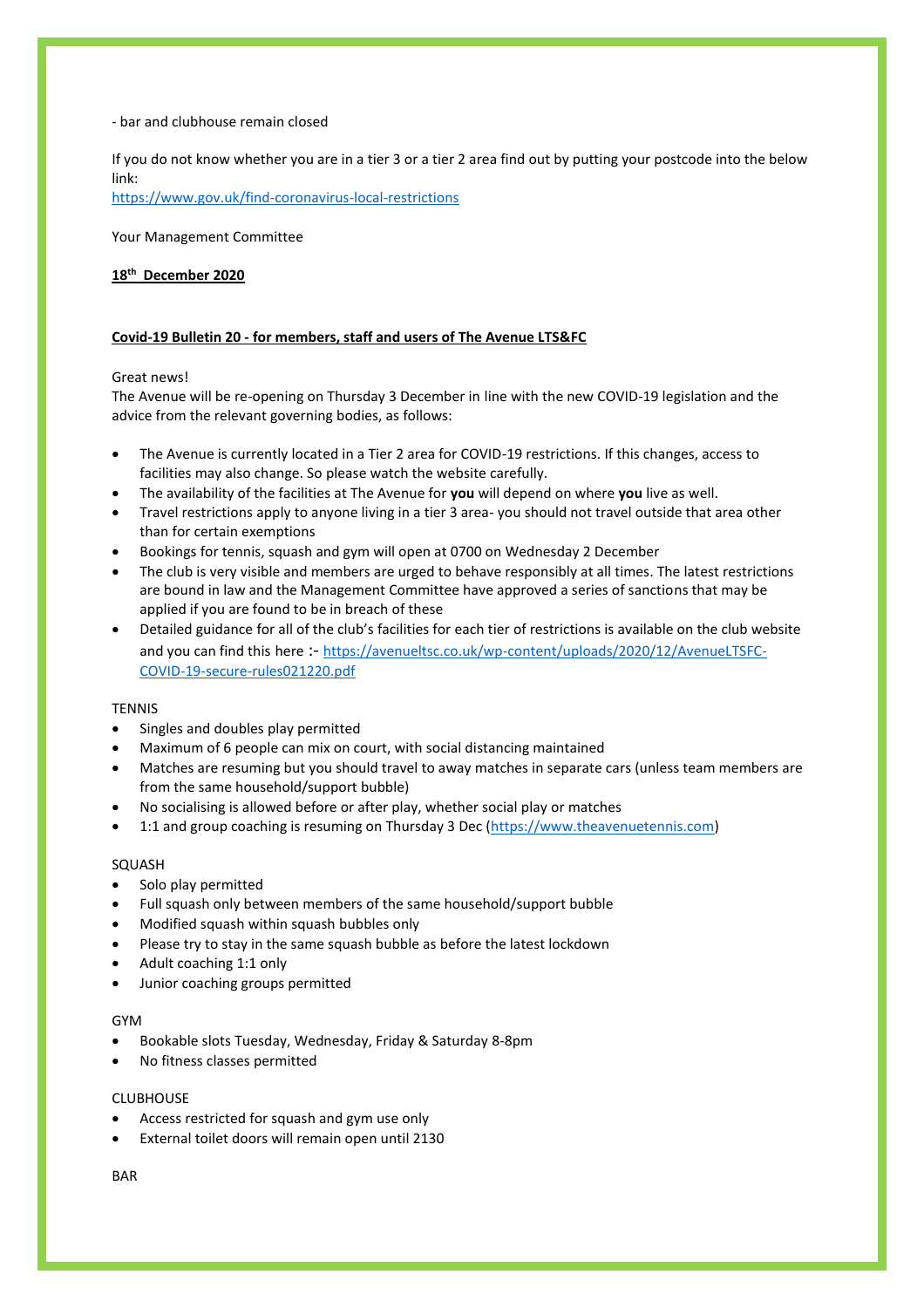• Closed

*Please be aware that the club is currently repairing the drain and large pot hole at the entrance to the club, as well as the foul drains that run across the car park. This work will be completed by close of play Friday 4th December 2020, please take care when parking and when leaving the club as some area of the car park may be cordoned off.*

Your Management Committee

# **1 st December 2020**

### **Covid-19 Bulletin 19 - for members, staff and users of The Avenue LTS&FC**

It's great news that we will be coming out of lockdown next week and we are looking forward to seeing members back using the club's facilities as from Thursday 3rd December.

What we will be allowed to do will depend on which 'tier' of restrictions the area in which we live will be placed.

This is not likely to be finalised until Friday 27th November.

The Management Committee is meeting on Monday 30th November to review what the new arrangements will look like for all members. Court bookings will reopen once these arrangements have been approved.

Further details will follow in a club newsletter on Tuesday 1st December. Please be patient! Our first priority is to keep you, our members, safe and healthy.

Your Management Committee

## **25th November 2020**

### **Covid-19 Bulletin 18 - for members, staff and users of The Avenue LTS&FC**

It is with regret that we have to let you know that all the Avenue LTS&FC facilities will be closed [from](x-apple-data-detectors://3/) [midnight](x-apple-data-detectors://3/) [on Wednesday 4th November](x-apple-data-detectors://3/) until at least Wednesday  $2<sup>nd</sup>$  $2<sup>nd</sup>$  $2<sup>nd</sup>$  [December,](x-apple-data-detectors://4/) to comply with the Government's new lockdown requirements.

There has been some discussion about whether or not outdoor tennis might still be played but the most up to date information from the LTA is that this will not be the case. The LTA is continuing to lobby the Government to allow tennis to be played during the lockdown period and should the situation change we will update you as soon as possible.

If you would like to add your support to lobbying the government to allow tennis to be played during periods of national lockdown, please consider signing this online petition.

# [https://www.change.org/p/uk-parliament-allow-outdoor-tennis-to-continue-during](https://www.change.org/p/uk-parliament-allow-outdoor-tennis-to-continue-during-lockdown/psf/promote_or_share)[lockdown/psf/promote\\_or\\_share](https://www.change.org/p/uk-parliament-allow-outdoor-tennis-to-continue-during-lockdown/psf/promote_or_share)

The Management Committee recognises the impact of the closure on members and intends to suspend all direct debit membership payments for a period of 1 month. A credit period of 1 month will be offered to members who have paid their subscriptions in full at the next renewal.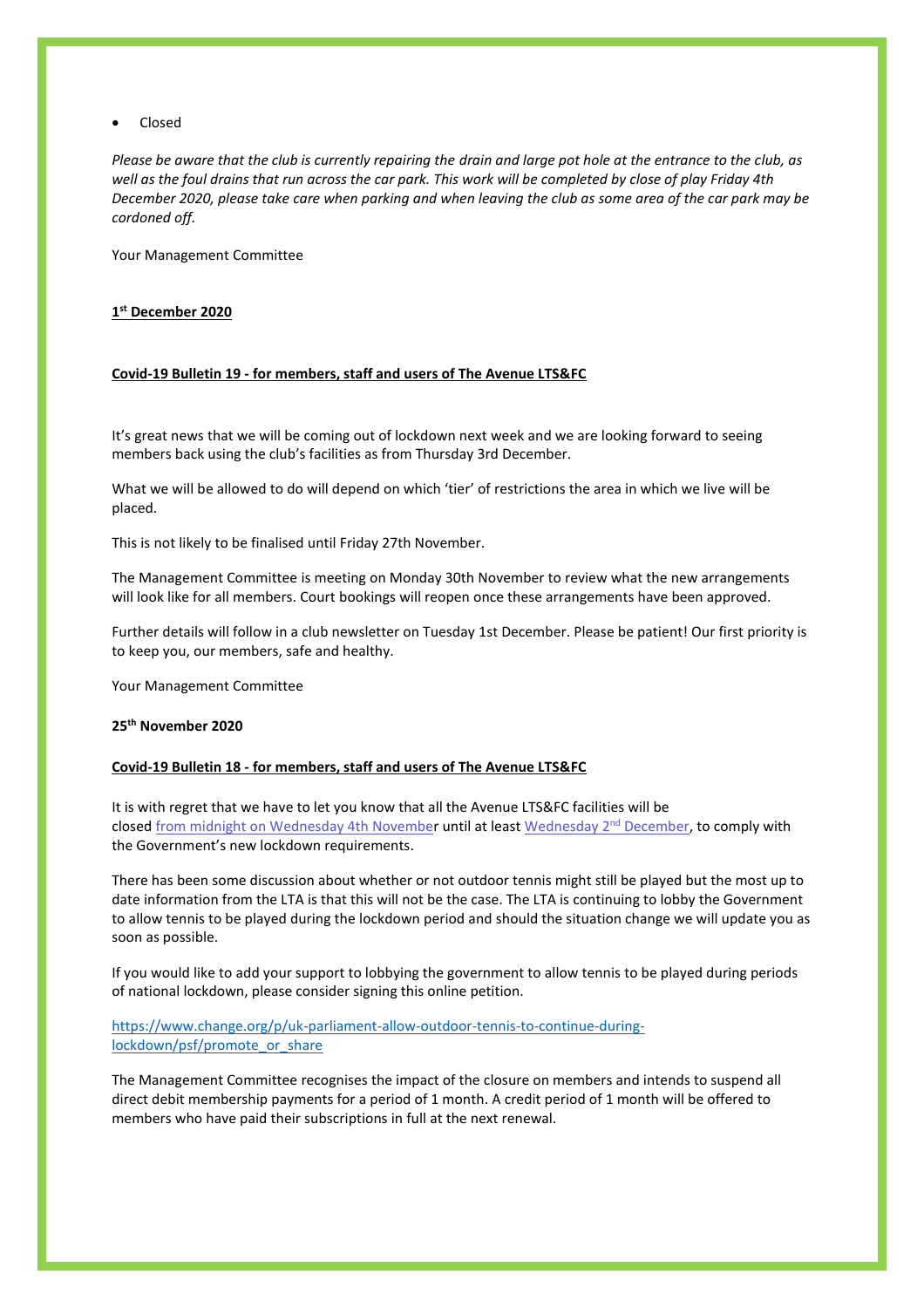This will significantly affect the Club's finances and should members feel able to continue to support the Club during this lockdown closure they may make a donation to the new Pay Pal pool account that is currently being set up. Details will follow as soon as the pool has been established.

If you have any queries during the period of closure the virtual Office can be contacted by phone on 02392 [482750](tel:02392%20482750) during the normal opening hours.

Stay safe and well and we hope to see you back at the Club in the not too distant future.

Your Management Committee

## **3 rd November 2020**

### **Covid-19 Bulletin 17 - for members, staff and users of The Avenue LTS&FC**

#### **BREAKING AVENUE SQUASH NEWS**

Saturday 10th October is World Squash Day and to mark it the club will be opening the squash courts, Thereafter the courts will be open :- Monday to Friday 8am to 9.30pm and weekends Saturday 8am – 8pm & Sunday 8am to 6pm. New guidance is in place at the booking confirmation point that players need to read, agree to and follow for our club to remain COVIC 19 secure. Guidance is below

Can we remind you to join and register yourself in a squash 6 bubble with the office to enable you to play full squash with members of those bubbles. You can only be a member of one squash 6 bubble but can change squash bubble after 7 days of 'sides only' play.

Spot checks will be carried out by a small team of monitors but as described in the guidance, members will be expected to 'self-police' their' s and their partners play, use the 'your brother's keeper' to monitor other player's behaviour and support the use of cctv cameras to be installed behind each court to also enable spot check monitoring. We are able to make this change because squash members have conformed to all our guidance so positively so well done and keep the club open AND COVID 19 secure.

There will still be only the disabled toilet available so please take care with social distancing and cleaning routines when using it. England Squash do recommend wearing a face mask whilst moving around inside the club house (not on court) so please do so if you feel more comfortable wearing one.

#### **A few things to remember!**

#### **New club guidance for squash players from 10th October 2020**

In line with England Squash advice the squash courts can be opened during the day from Saturday 10th October 2020 on the basis of members agreeing and following this new guidance.

**A.** Members will 'self-police' their COVID 19 safety measures outlined in previous club guidance

**B.** Members will adopt the 'your brother's keeper' to ensure all members are adhering to guidance and follow previous club guidance on how to identify any infringement, to the club.

**C.** Will support the club initiative once cctv cameras have been installed to complete spot check monitoring of play via feedback taking into account all GDPR regulations.

Members are encouraged to create or join a bubble of 6 and register it with the office. This will enable the playing of 'full squash'.

Members who are not in a bubble of six or family bubble must follow England Squash directive and only play 'sides' and training routines identified in their guidance.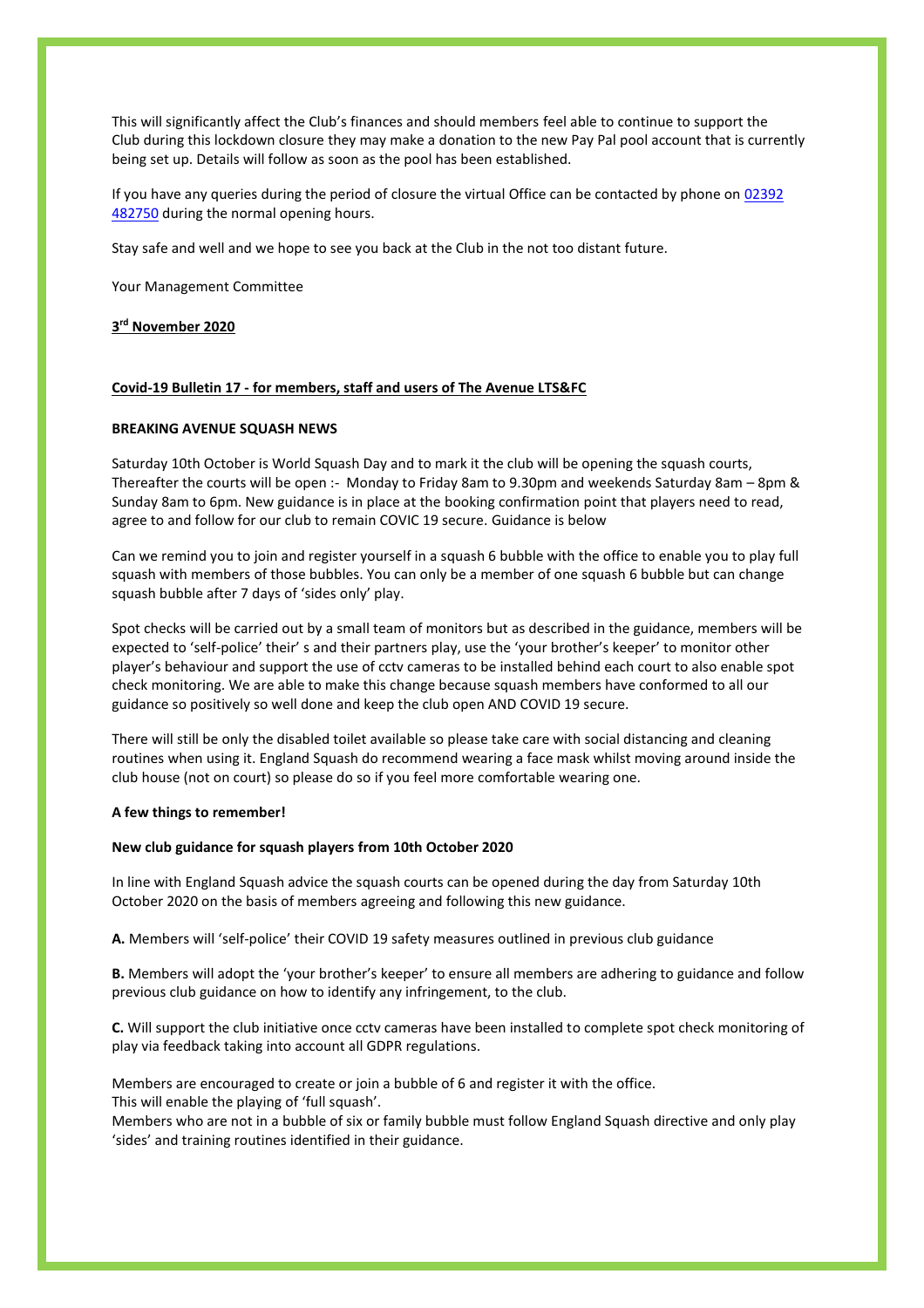# **We are currently following England Squash Phase 2 Guidance**

## **<https://www.englandsquash.com/back-to-squash/return-to-play-phases>**

09.10.2020

## **Covid-19 Bulletin 16 - for members, staff and users of The Avenue LTS&FC**

## **Extended Bar opening hours**

To coincide with the switch from grass to clay and astro turf only courts (which now close at 9.30pm Mon-Fri), the bar opening times will be extended to 6pm – 9.45pm from Mon – Fri commencing Monday 28<sup>th</sup> Sept'20. (Last orders 9.15pm) members must vacate the club premises by 10pm at the latest. This will be on a trial basis, so please support the move to enable us to keep the service available.

Following the government announcements yesterday the following measures have been put in place at The Avenue effective from tomorrow Thursday 24<sup>th</sup> September

- The bar and building will close to members at 10pm
- Bar table service only
- Staff to wear face coverings at all times
- Members & their guests to wear face coverings when moving about indoors unless seated at a bar table, when on a squash court and in the gym
- Staff and members are encouraged to download and activate the new T&T app once it's released for general use (ie ensure Bluetooth is switched on!)
- We have an **NHS QR code** for our venue. Please scan the QR code displayed on the posters around the club when you arrive, using the NHS COVID-19 app. This is to help trace and stop the spread of coronavirus (COVID-19).

Finally, Saturday evenings in the bar are notoriously quiet and this continues to be the case in the current climate, so we have made the decision to close the bar on a Saturday evening, effective 26<sup>th</sup> Sept'20.

The Management Committee

23.09.2020

\*\*\*\*\*\*\*\*\*\*\*\*\*\*\*\*\*\*\*\*\*\*\*\*\*\*\*\*\*\*\*\*\*\*\*\*\*\*\*\*\*\*\*\*\*\*\*\*\*\*\*\*\*\*\*\*\*\*\*\*\*\*\*\*\*\*\*\*\*\*\*\*\*\*\*\*\*\*\*\*

## **Latest government guidelines**

- Customers in hospitality venues must wear face coverings, except when seated at a table to eat or drink. Staff in hospitality and retail will now also be required to wear face coverings (from 24 September).
- **Businesses**
- Businesses selling food or drink (including cafes, bars, pubs and restaurants), social clubs, casinos, bowling alleys, amusement arcades (and other indoor leisure centres or facilities), funfairs, theme parks, adventure parks and activities, and bingo halls, must be closed between 10pm and 5am. This will include takeaways but delivery services can continue after 10pm (from 24 September).
- In licensed premises, food and drink must be ordered from, and served at, a table.
- Customers must eat and drink at a table in any premises selling food and drink to consume indoors, on site (from 24 September).
- Businesses will need to display the official NHS QR code posters so that customers can 'check-in' at different premises using this option as an alternative to providing their contact details once the app is rolled out nationally (from 24 September).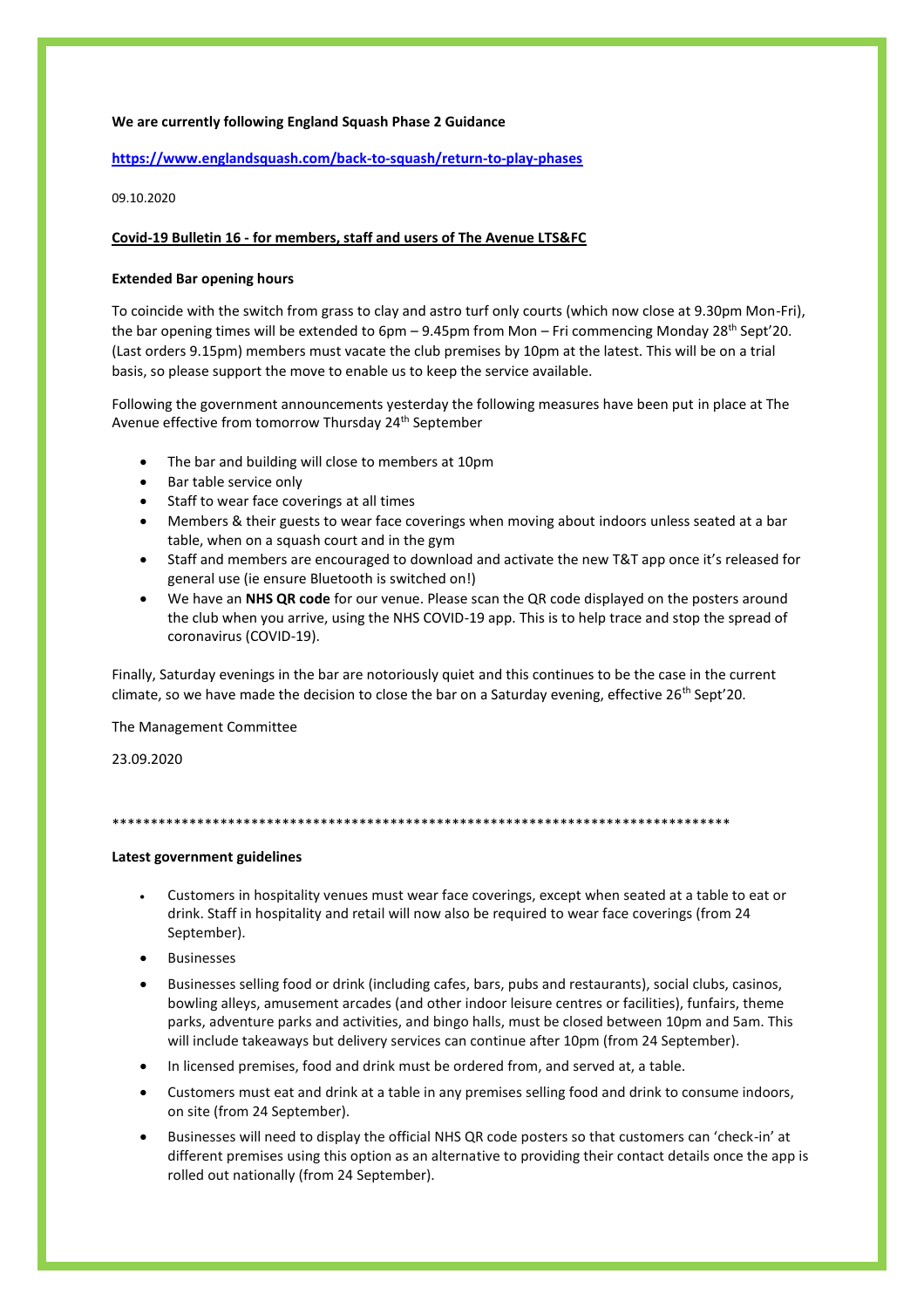- Businesses and organisations will face stricter rules to make their premises COVID Secure (from 28 September):
- A wider range of leisure and entertainment venues, services provided in community centres, and close contact services will be subject to the COVID-19 Secure requirements in law and fines of up to £10,000 for repeated breaches.
- Employers must not knowingly require or encourage someone who is being required to self-isolate to come to work.
- Businesses must remind people to wear face coverings where mandated.

#### 23.09.2020

# **Covid-19 Bulletin 15 - for members, staff and users of The Avenue LTS&FC**

Phase 2 of ES Return to Squash plan:

England squash have announced that From Tuesday 1 September squash clubs and venues in England are able to move to [Phase 2 their return to play plan,](https://www.englandsquash.com/back-to-squash/return-to-play-phases) allowing players to form 'squash bubbles' and play full-court squash, although modifications and additional hygiene measures will be required.

### **What is a squash bubble?**

A bubble consists of a maximum of six players. Players can only be part of one bubble at a time.

Players within the bubble can play full-court matches but with the following modifications and hygiene measures;

- Only two players on court at one time.
- Play best of three games.
- Play first to 11 points, sudden-death at 10-all.
- Use 'Sides' as a way to maintain social distancing throughout the warm-up.
- During each game, when the first player reaches six points, both players should wipe away excessive sweat using blue paper towel provided outside of each court, sanitise their hands and the ball. Repeat between games.
- The same player to serve / touch the ball during each half of a game, and at the halfway point, switch servers.
- Protective eyewear or visors are strongly recommended at all times, and although not mandatory members play at their own risk if they choose not to wear protective eyewear & visors.
- Players must not wipe their hands on the court walls.
- Players are not allowed to shout or raise their voice.

The club will maintain all current processes around social distancing and the maximum number of people allowed in the club at any one time, as well as our already enhanced hygiene and cleaning processes.

### **How to form a squash bubble**

- All group bubbles **must** be registered with the office.
- Members are to contact the office giving a list of up to 6 members within their squash bubble, if you would like to be allocated to a bubble please let us know.
- By booking a court or being a named opponent on a court booking, members agree to comply that they will follow the [England Squash bubble guidance](https://www.englandsquash.com/back-to-squash/guidance-for-players) and agree to adhere to The Avenue's Covid19 squash guidance.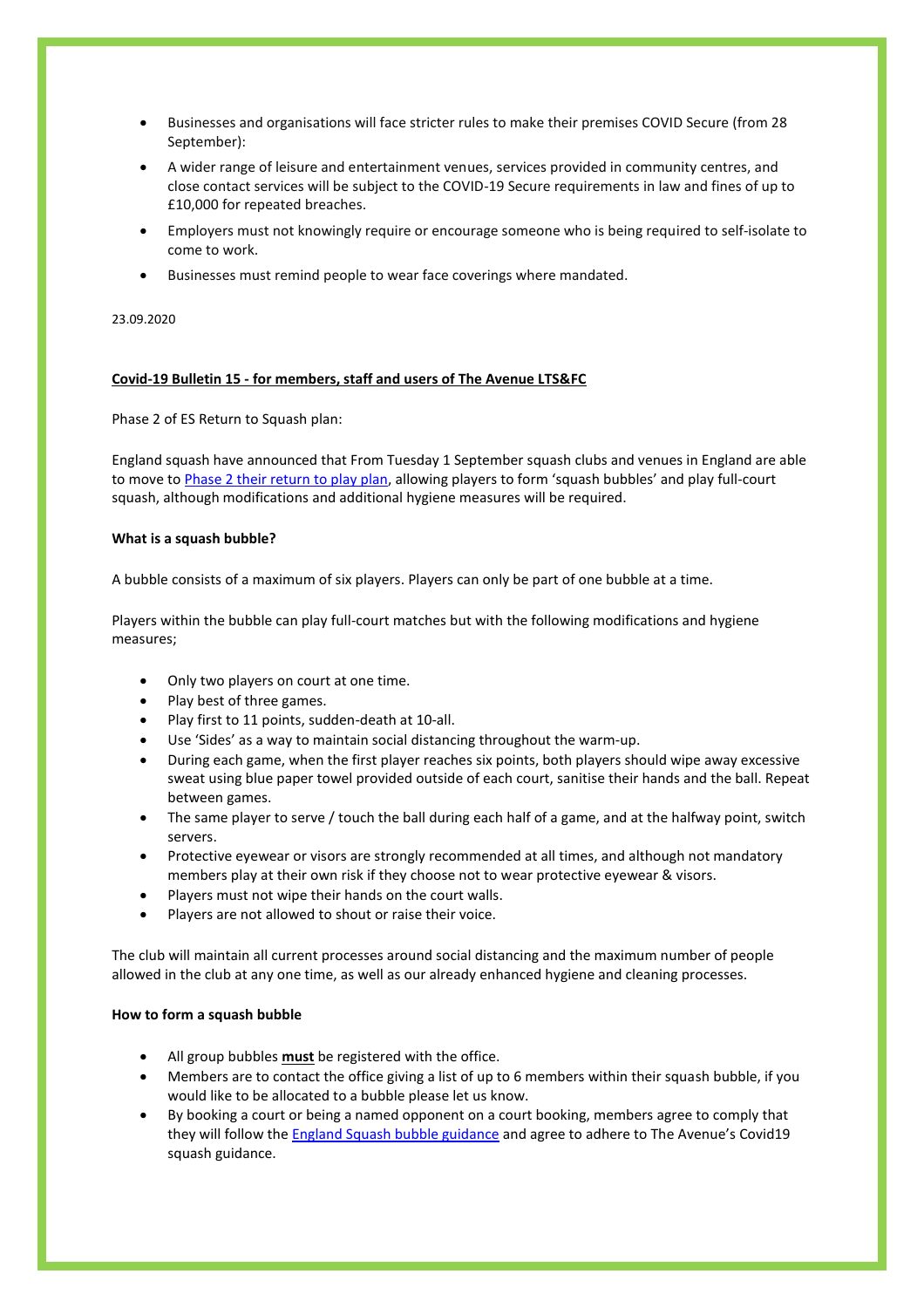- Members are only allowed to be part of one bubble at a time (I.e. you cannot play across multiple bubbles).
- If a player wishes to switch bubbles, they must take a 7-day break from playing the full version of the game before joining a different bubble. 'Sides' or socially distanced practices can be played during this 7-day break.
- We require written permission from the parent/guardian of an Under 18 member before they can join a squash bubble.

## **What if a player in a bubble develops COVID-19 symptoms?**

- Follow the England Squash guidance and the club's protocol for members/players with COVID-19 symptoms.
- Players from the bubble that have been in contact with the symptomatic player within the seven days prior must self-isolate and undertake tests as per Government guidelines, even if they exhibit no symptoms themselves, until it has been determined whether or not the symptomatic player has tested positive or negative.
- Players within the bubble can resume play if the COVID-19 test proves negative.

# **Example activities that can take place with squash bubbles**

- Box leagues Players within a bubble can play full-court matches in a box league. Players can switch bubbles after seven days of socially distant squash, meaning players can move into different box leagues.
- Group coaching coaching full-court play with players from the same bubble, with up to six players across three courts. (Further guidance for coaches to follow.)
- Players from within a squash bubble can play full-court matches

## **Further notes:**

- Social distancing **must** be maintained off-court even within a squash bubble.
- Courts have been opened up on Sundays from Sunday  $6<sup>th</sup>$  September between 12.30 to 15.30.
- All bookings will continue to be monitored.

## 02.09.2020

# **Covid-19 Bulletin 14 - for members, staff and users of The Avenue LTS&FC**

Everything is now in place for a restricted form of squash to be played at the club. You may play on your own, with a member of your 'bubble' or 'sides' as described on the England Squash website. Please see here for ways to pla[y https://www.avenueltsc.co.uk/images/Back\\_to\\_Squash\\_-\\_Ways\\_to\\_play.pdf-1.pdf](https://www.avenueltsc.co.uk/images/Back_to_Squash_-_Ways_to_play.pdf-1.pdf)

The courts will be open 5.30 to 9.30pm Monday to Friday inclusive, starting from Monday 17th August. To begin our return to squash the courts will also be open from 11am until 2pm this Saturday 15th August when Binky Hallett will be doing a three hour monitoring session to welcome you back to the club.

England Squash requirements mean that monitoring of play must happen at all times for play to take place. Bar staff will be doing spot checks at regular intervals during their shift so please don't be surprised if you see them looking over the courts, this is to keep all club users safe and well.

Our initial opening times are a trial, if the trial period is successful and we are to be able open the courts at any other times, squash members will need to sign up to a rota and agree to do monitoring sessions.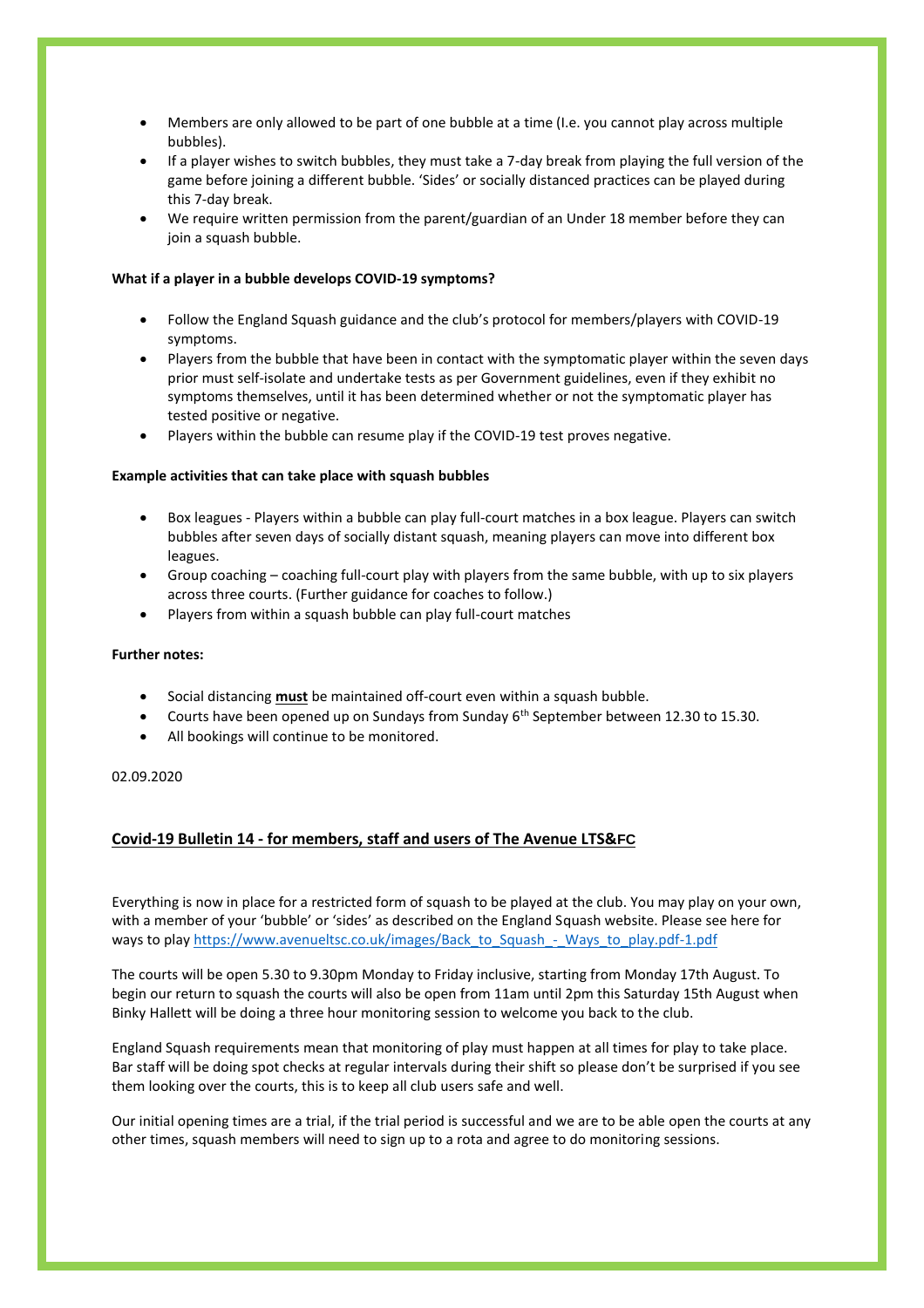Court booking is now live! please ensure that you read the guidance below before you book a court, the guidance is to be adhered to at all times, you are also required to confirm when booking a court that you have read the guidance and agree to abide by the conditions of play.

As your Management Committee, we will at all times follow current Government and England Squash guidance on sport and leisure activities. This means that, if Government or England Squash advice changes, it is possible that our arrangements may change also.

This may not be squash as we know it, but it is a start and getting back on court will be brilliant. See some of you on Saturday.

Thanks to all members for their patience in these unusual times.

The management committee

13.08.2020

#### **The Avenue Back to Squash COVID 19 Playing Path**

#### **Before your visit**:

1. Book court online and add any other players name to the booking. Courts are booked for one hour; lights turn off after 45 minutes to allow time for sanitisation and exit.

2. Read Responsible Member Declaration and watch video demonstration to be found on the clubs social media channels & website.

3. No non-playing visitors or members.

4. Play that is allowed: singles, your bubble members, partner sides.

5. Bring own first aid kit for any injuries and report any sustained at the club to the office. Club first aid kit may only be used by a trained first aider such (Office, Bar staff, Coaches, Gym instructors)

5. Please 'report any accidents & significant injuries' to the office.

6. Government and ES guidance for your information<https://www.gov.uk/coronavirus> <https://www.englandsquash.com/back-to-squash>

7. Change into squash gear and bring: a new boxed squash ball, spare t-shirt, sweat bands, filled water bottle, squash grips, small towel and all your other own equipment.

8. Check that you are fit and well. And that you have no Covid 19 symptoms ie: temperature, cough, lack of taste or smell. If you do, do not visit the club.

#### **When you arrive**

9. Arrive no sooner than 5 minutes before booking. Changed and ready to play.

10. Adhere to parking instructions.

11. Enter using fob by the front door.

12. Wash hands using disabled toilet sink and sanitise your hands using the hand sanitiser attached to the wall next to the court you will be using.

13. Use disinfectant spray and paper towels provided to clean touch points (ie: door handles) and wipe up any sweat spots on the floor.

14. Maintain 2 metre distancing within club house at all times.

15. Use disabled toilet. (Ladies & Gents changing rooms and toilets are out of bounds)

#### **On court**

16. Take all your equipment onto the court and place out of the way of play.

17. Do not touch court walls or floor.

18. Maximum of two players on court.

19. Only one player to handle ball if playing 'sides'.

20. Mop up any sweat pools on floor with paper towel and spray disinfectant only.

#### **Leaving the squash court and club**

21. Disinfect touch points after using court. Using disinfectant spray and paper towels provided.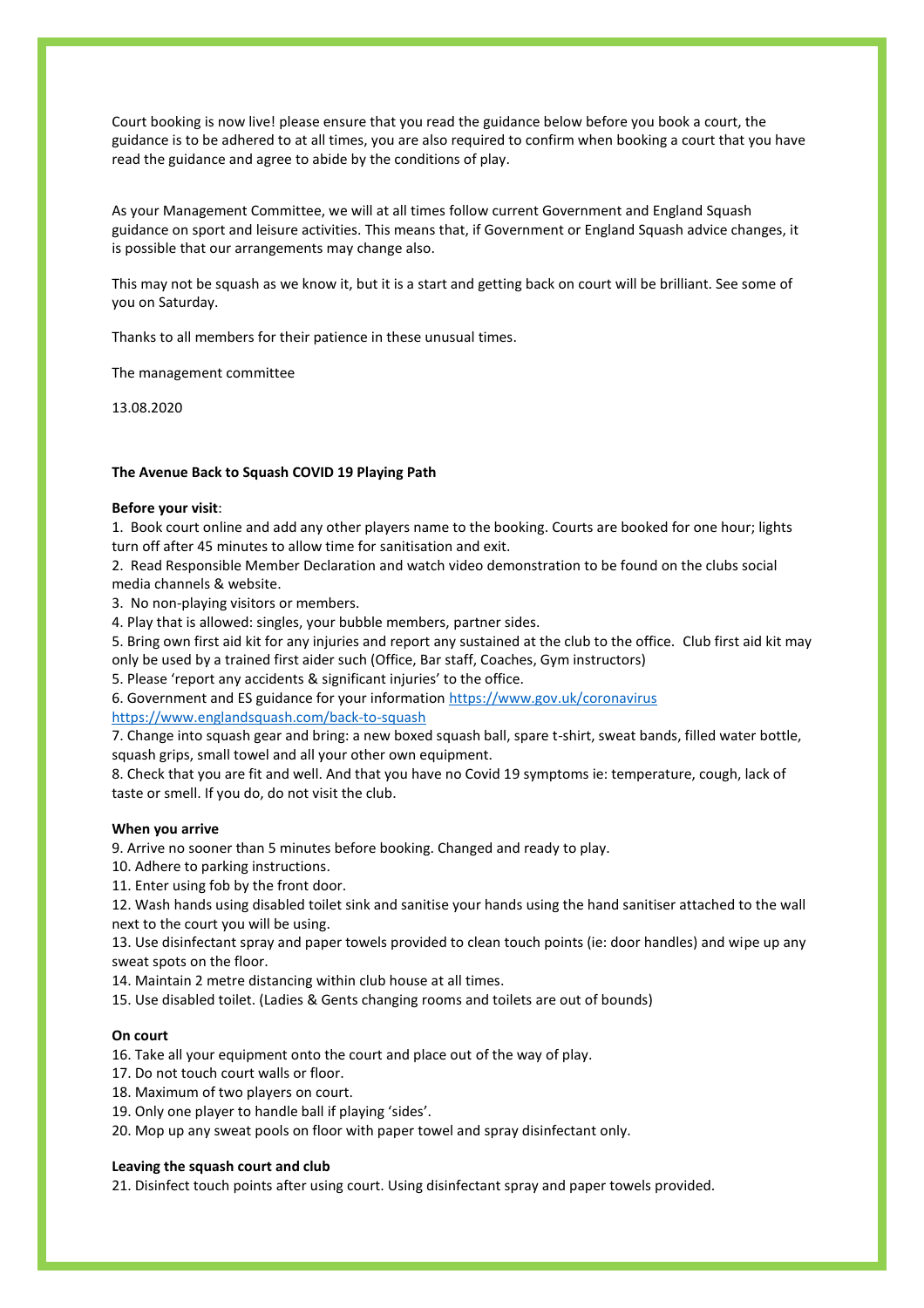- 22. Leave court door open for ventilation.
- 23. Do not shower.
- 24. Take all your equipment with you.
- 25. Wash hands and use sanitiser.
- 2. Leave the club house promptly via rear fire exit door. Following one-way arrows.
- 27. Maintain social distancing at all times on leaving the club.

## **Responsible Member Declaration**

By booking a squash court you are signing up to adhere to this club guidance. You are agreeing to the terms/ protocols described and are encouraged to highlight instances of other members not adhering to them by either politely pointing it out to them or emailing the office with the date and time of the infringement. The consequences of failing to adhere to the club guidelines for play will be.

- 1. In the first instance, an informal warning
- 2. Second instance, a formal warning (letter or email)
- 3. Third instance, a temporary disabling of your fob and access to the club

...............................................................................

## **Court booking instructions**

There has been small change to the court booking system, your online booking id and password remains the same.

1. log in in the usual way

- 2. select your preferred day and time
- 3. tick the box to confirm that you agree to adhere to the terms and conditions of booking
- 4. add your opponent if you are playing with one (you must do this to both gain entry to the club)
- 5. you will both receive a confirmation email of your booking
- 6. your opponent will still need to fob the lights on

7. if you are playing solo! you will need to fob the lights on yourself, you will be charged a £3 guest fee, please contact the office who will arrange a refund of the guest fee

8. due to the limited number of courts available there is only one booking per member per day

**Covid-19 secure declaration** https://www.avenueltsc.co.uk/images/CovidSecureDeclaration -[\\_Website.Bookit.pdf](https://www.avenueltsc.co.uk/images/CovidSecureDeclaration_-_Website.Bookit.pdf)

# **Covid-19 Bulletin 13 - for members, staff and users of The Avenue LTS&FC**

Good news! The gym will be opening tomorrow on a pre-bookable basis only with 2 Slots available per hour.

We still have some testing to do on the door access in the morning so for tomorrow only we anticipate that the gym will open at 12 midday with access to the online booking from 11.30am. Please do not try to log in and book a session before that time.

Thereafter the gym will be operating under the following reduced opening hours: Tuesday 08.00am - 21.00pm Wednesday 08.00am -21.00pm Friday 08.00am - 21.00pm Saturday 08.00am - 20.00pm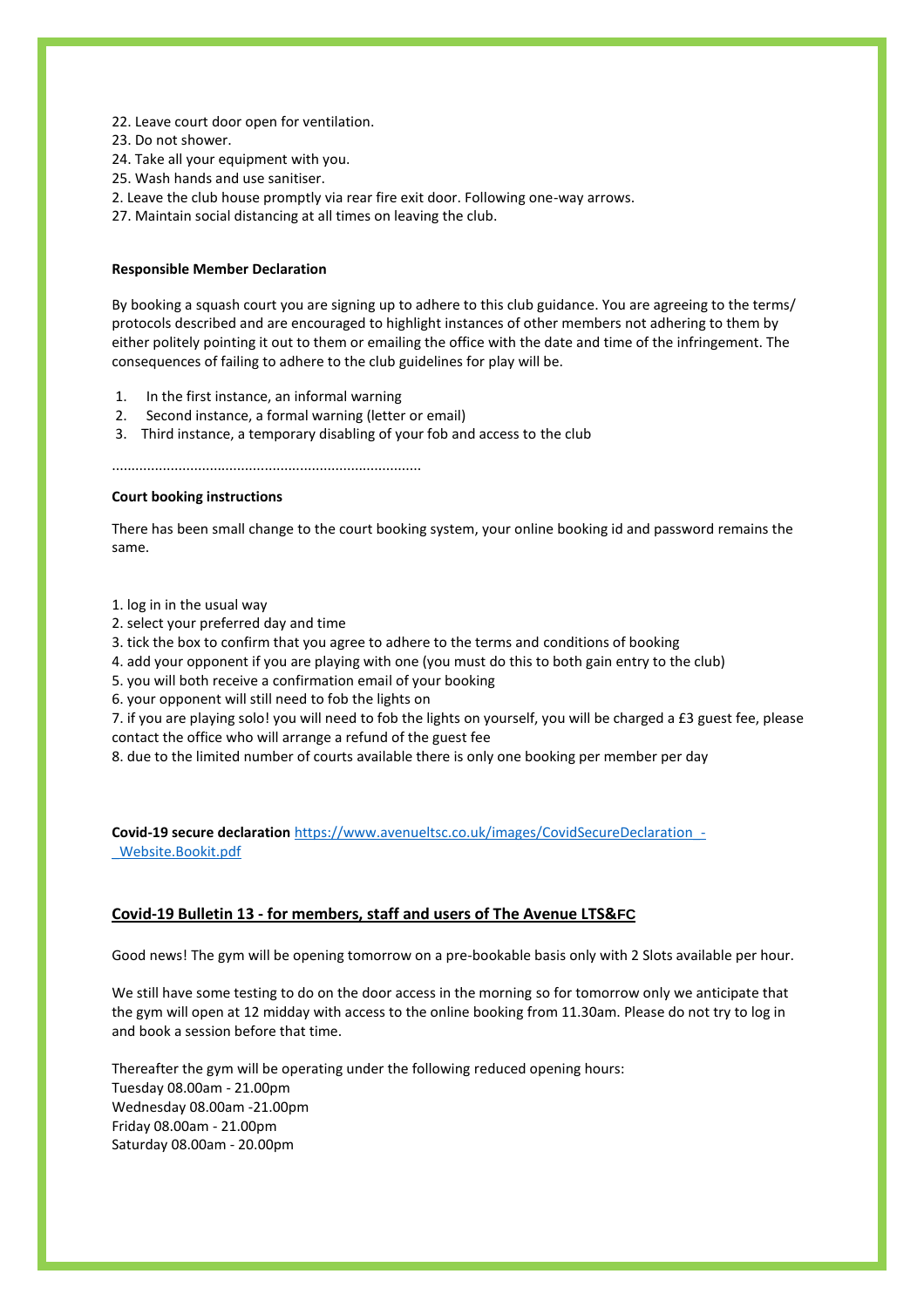Your booking gives you a 45-minute workout session followed by a 10-minute window to clean the equipment you have used. Use must then leave the gym via the rear fire door 5 minutes before the end of your booked session to avoid meeting the next members arriving whilst you are leaving.

## **Gym Guidelines for use**

- 1. Do not come to the gym or book a space if you have Covid19 symptoms or have been in contact with someone who has symptom[s https://www.nhs.uk/conditions/coronavirus-covid-19/symptoms/](https://www.nhs.uk/conditions/coronavirus-covid-19/symptoms/)
- 2. Your booking gives you access to the front door & gym door **5 minutes** before your booked session
- 3. Arrive changed and ready to workout, there are no changing facilities or showers
- 4. Follow the one-way entrance and exit points, observing the 2-metre social distancing rule at all times
- 5. Wash your hands thoroughly on arrival (disabled toilet only) and use the sanitiser outside of the gym door before entering the gym
- 6. Bring your own full water bottles, there is no access to water dispenser
- 7. On arrival all windows are to be fully opened during the course of your gym session (wipe handles after opening & closing with sanitiser spray & blue paper towel)
- 8. No 'gym towels' allowed, please use the blue paper towel provided
- 9. Booking slots are for one hour, this is a 45-minute workout time, allowing for 10 minutes to clean at the end of your session, users must leave the gym 5 minutes before the end of their one-hour session
- 10. The gym has been divided into 3 zones, Cardio, Weights & Toning machines, each member has a 15 minute period in each zone.
- 11. Keep to the zonal areas, only one member In a zone at a time, **do not** cross into a zone another member is using
- 12. Please clean the equipment before and after use with the sanitiser spray and blue roll provided in each zone and use the hand sanitiser provided between equipment and when moving into another zone
- 13. Please wash your hands when leaving the club using the hand basins located under the balcony.
- 14. Gym use is restricted to 2 members from different households or the same household per hour
- 15. To book 3 members from the same household (please contact the office)

### **How to book a gym session**

- 1. Go to the Avenue website [www.avenueltsc.co.uk](http://www.avenueltsc.co.uk/) and select the 'Online bookings tab'
- 2. Log in to your membership account, with your usual Avenue User ID and Password (please contact the office if you need a reminder of your User ID or your password resetting.
- 3. Select Facility, then select gym.
- 4. Select start time, in either Zone 1 or Zone 2, there are 2 bookable zones per hour.
- 5. Tick the box that you agree to the terms and conditions of your booking, confirm your booking.
- 6. Your booking will be shown in red and is also viewable in 'My Bookings' in the top blue menu
- 7. You are able to book up to 7 days in advance.
- 8. To cancel a booking, log in in the normal way, select 'My Bookings' select the time slot you wish to cancel and confirm cancellation of booking.
- 9. You will receive a confirmation email for gym bookings and cancellations.

### **10.08.2020**

# **Covid-19 Bulletin 12 - for members, staff and users of The Avenue LTS&FC**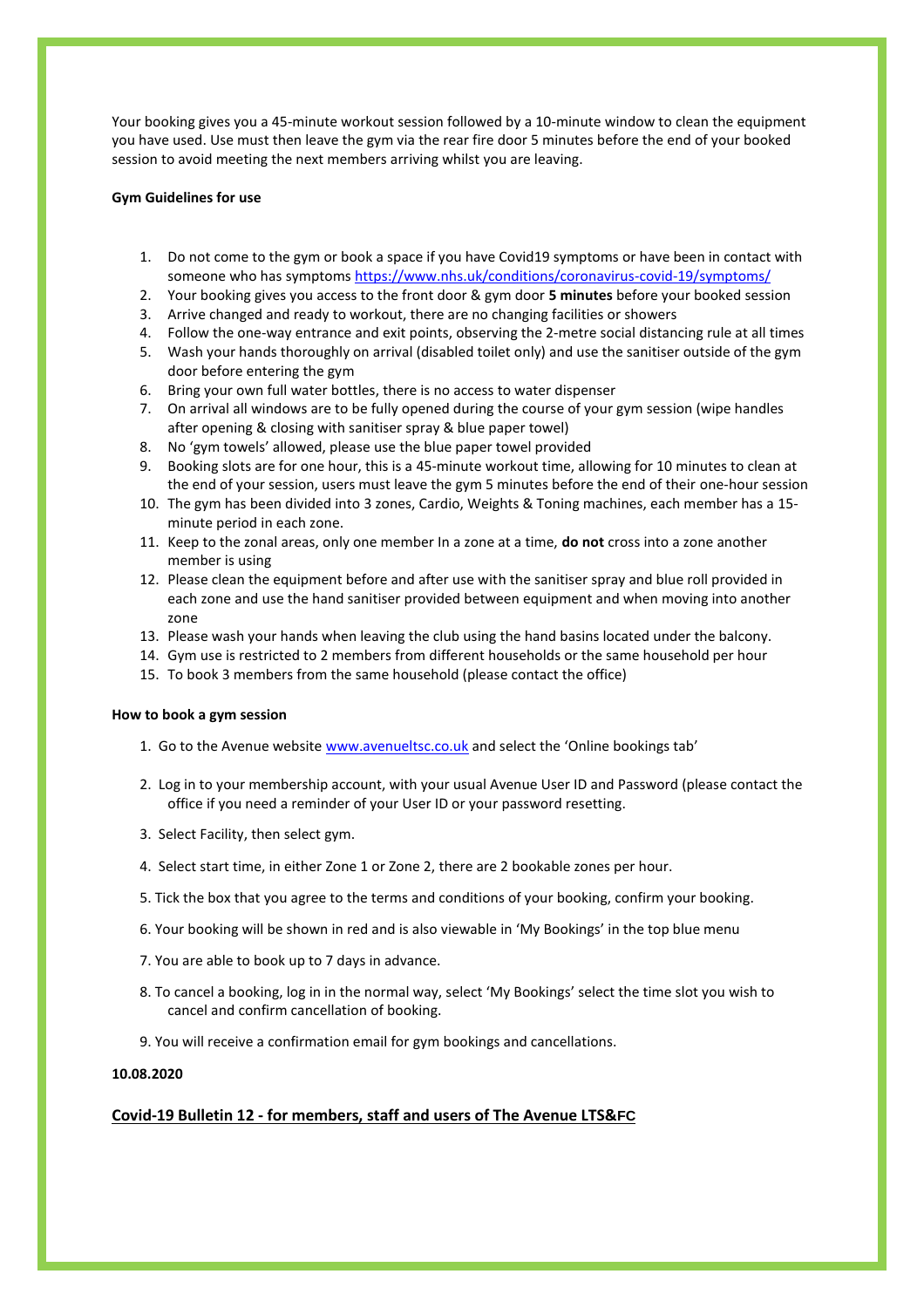We would love to be able to tell you all that the virus is retreating: that we are winning the battle and that life will be back to normal soon. Sadly, though, it is clear that this coronavirus pandemic is far from over: from Melbourne to Manchester communities are now back in lockdown and we can only hope that a second wave of infection can be avoided.

We will therefore all need to continue to be very careful for some time to come, although we are fortunate indeed to be able to play tennis at the moment when so many other sports remain grounded.

As your Management Committee we have your interests at heart at all times and we want to do everything we can to keep you all fit and healthy during these difficult times. We have already put in place a number of changes and new procedures which are aimed at helping to reduce any risk of infection for you, our members. At all times we have kept in step with government policy and guidance, and guidance from our sports' governing bodies, in particular the LTA and England Squash. These changes have been explained in previous newsletters, and there are notices and reminders in place to help you remember them throughout the club's premises.

There are a number of very important things that we need to remind you about, as we have observed that not all members are following these procedures:

## 1. '**Fobbing in'** when you arrive at the club.

Each individual member must register their presence by using their own fob to enter the gate. This is the case even if you arrive at the same time as others. This is because, if there were to be an outbreak of COVID-19 associated with the Avenue, we may need to provide the Test & Trace service with the names of members who had accessed the club over a certain period of time.

If your name is not on a court booking, then you will not be able to access the club. It's up to you to organise this when you make arrangements to play.

*So please remember: book ahead and use your fob to enter the gate at all times!*

### 2. **Washing your hands** before and after playing or using other facilities

You can catch the virus either by breathing in air that contains virus from an infected person nearby, or by touching surfaces that an infected person has recently touched. Washing your hands before and after playing tennis is the best preventive measure you can take. We've made this even easier by installing two outdoor sinks, with soap, sanitiser and paper towels, for you to use.

*So please remember: wash your hands more frequently and always before and after playing!*

# **3. 'Mix in' tennis**

We interpret current government guidance as not permitting the traditional Avenue-style mix-in for tennis players. Essentially, this means that you cannot just turn up and play on those mornings, afternoons and evenings as you were used to before the pandemic. This is because all courts have to be booked and you can only enter the club if your name appears on a court booking. The reasons for this are given above. However, we have recently agreed that a **restricted** form of mix-in can be permitted within government guidance:

- Players must notify the organiser, through the relevant WhatsApp group, in advance to ensure their name appears on a court booking.
- Players must stay on the court to which they are booked (or allocated on arrival) apart from one rotation per 2 courts and per session.
- Two players (only) from each court may move to the adjoining court, which ensures players are not mixing with more than 5 others, in accordance with current government advice.
- Mix-in sessions will be supervised by a Tennis Committee member (or nominated delegate) who will be accountable for ensuring that social distancing guidelines are adhered to and players follow the club's Covid-secure guidance.

Please contact the office for details of the Whatsapp group administrators for the various 6 Mix social tennis groups.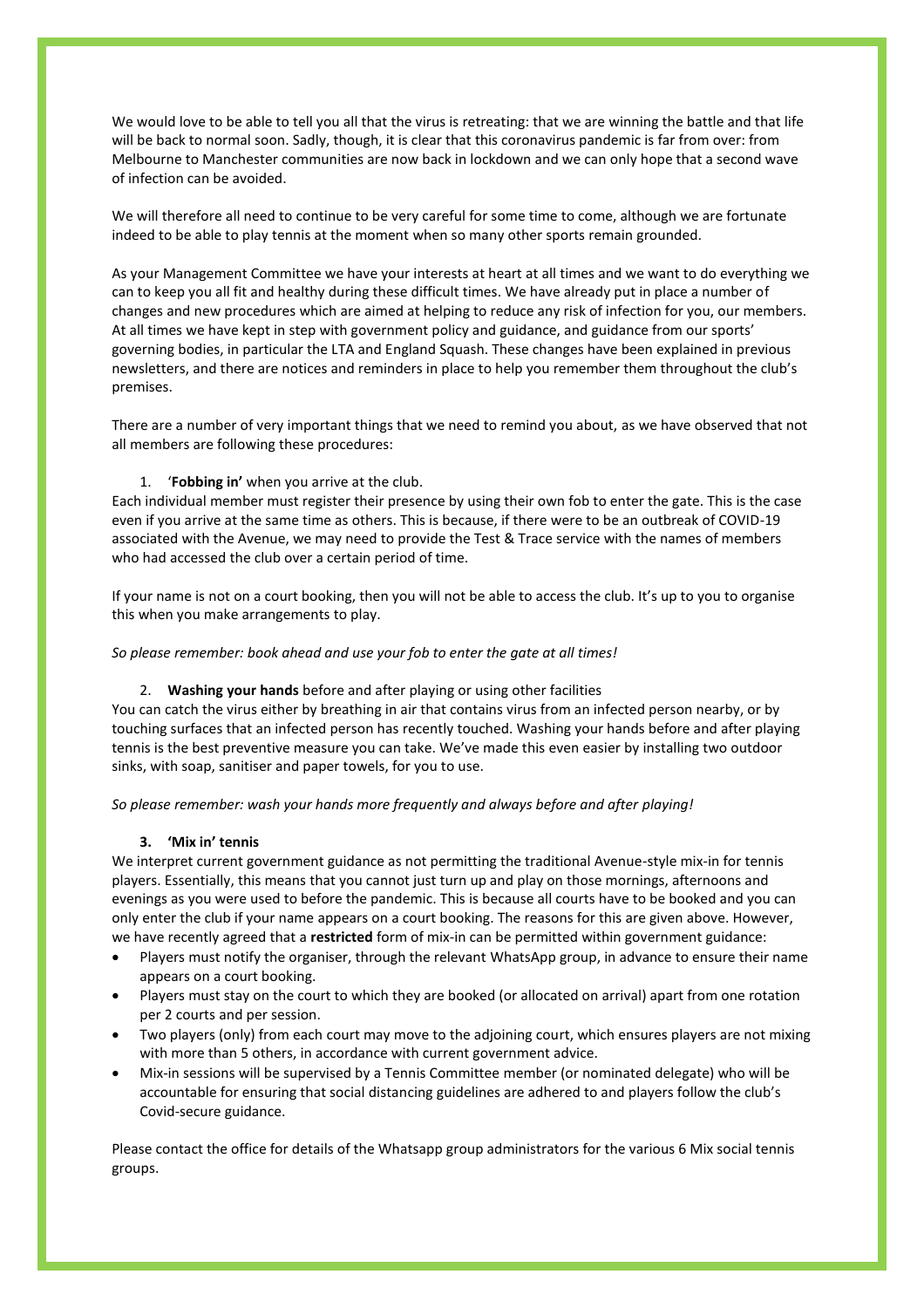*So please remember: follow the '6 Mix' rules below 'for healthy social tennis!*

## **4. Outdoor gatherings**

It remains the case that you cannot 'gather' outdoors in groups of more than 6 (unless you are from one or two households of course). It is very important that all members observe this, for their own safety and that of each other. Some people can either be without symptoms or have not yet developed them: but they still shed the virus and are a risk to others. The more social interactions you have, even for short periods of time, the higher your chance of catching COVID-19 or giving it to someone else. All members should realise that to ignore this advice may also place the club's reputation at risk, if an outbreak were to occur as a result.

*So please remember: don't hang around in groups of more than 6 before and after playing: and if you are with others from outside your household, keep to the recommended distance (2m)!*

## **5. Squash & Gym update**

The booking system is not yet live for Squash & Gym bookings, so unfortunately, we have had to push back the reopening date of the gym to next Tuesday 11<sup>th</sup> August.

Your Avenue back to Squash Player Pathway will start on Saturday 15<sup>th</sup> August when the courts will be open for booking between 11am-2pm on a first come first served basis. Binky Hallett the Club Chairman will be on hand to monitor the bookings on that day. Details on when the booking system will open for bookings will follow but it will not be the usual 7 day in advance period for that date.

Going forward we are planning on the courts being open Monday to Friday 5.30-9.30pm during bar opening hours so that we can monitor the bookings according to England Squash guidelines. This will be for a trial period; following the trial period we will need to establish a member's monitoring rota to increase availability of the squash courts. Details of which will follow.

### **6. Bar Update**

Once again, we're happy to report that the bar trials continue to be well supported, and the table booking system has worked well, so we are now confident that we can open up the bar facility Monday to Friday evenings between 6pm and 9pm to ALL club members, commencing Monday 10<sup>th</sup> Aug'20.

As a reminder, you must book a table, operated on a first come/first served basis, by contacting the office **no later than 11am** on the day of the required booking so that the bar can be notified and your FOB can be enabled to allow you access to the club.

Although members with booked tennis courts (And squash & gym bookings when they open) will have access to the club on those evenings, unless they have booked a table via the office, access to the bar will not be guaranteed. However, if there are any available tables, they will be able to enjoy the bar facility.

We look forward to welcoming you all back for a beer, glass of wine, or perhaps a house special G&T very soon, cheers!

The Management Committee

August 3rd 2020

# **RULES FOR 'MIX-IN' TENNIS DURING COVID-19 ('6 Mix' tennis)**

We interpret current government guidance as not permitting the traditional Avenue-style mix-in for tennis players. Essentially, this means that you cannot just turn up and play on those mornings, afternoons and evenings as you were used to before the pandemic. This is because all courts have to be booked and you can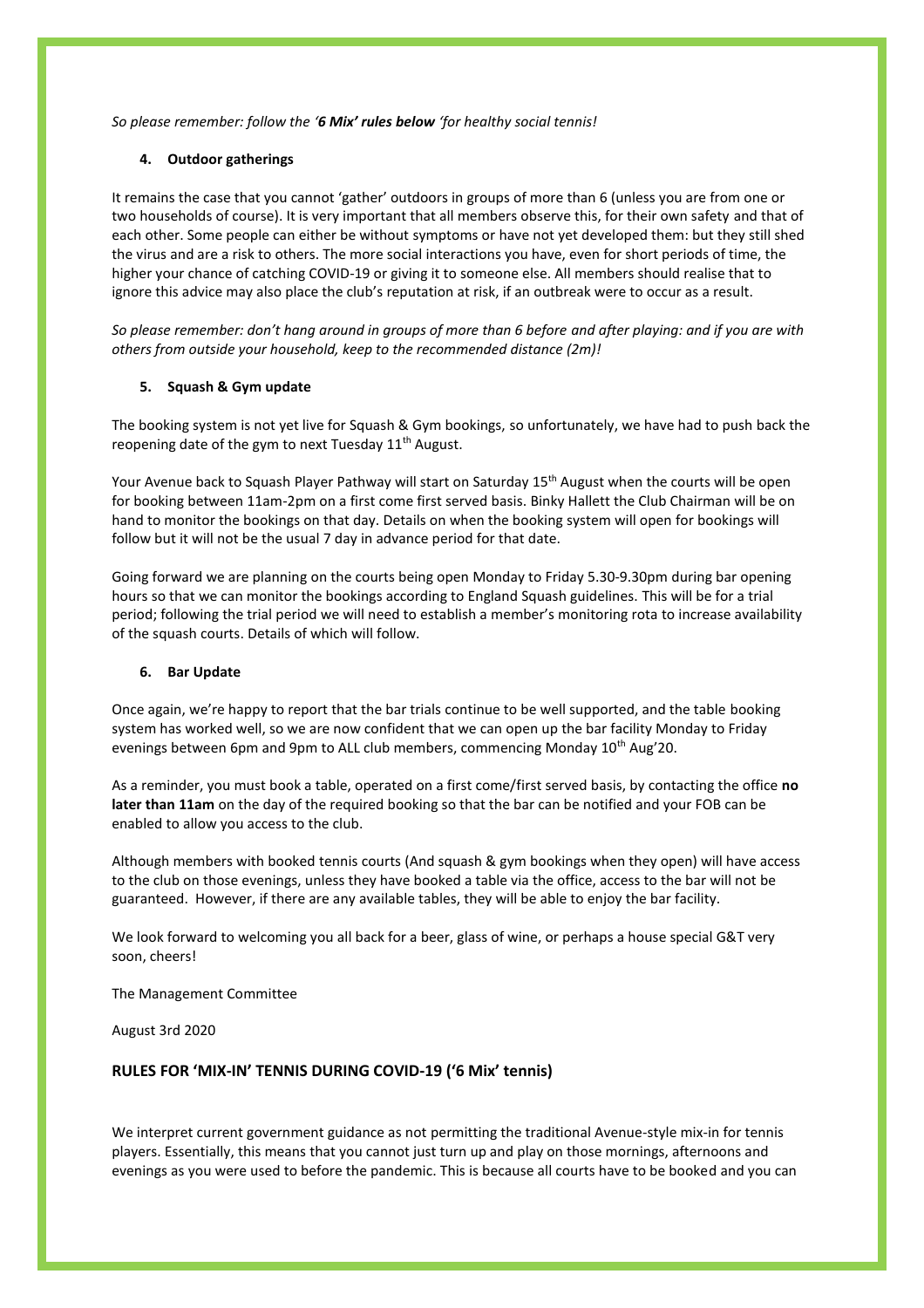only enter the club if your name appears on a court booking. This is in line with LTA guidance and is because, if there were to be an outbreak of COVID-19 associated with the club we may be asked for the details of all those on the premises over a certain period of time.

We have recently agreed that a **restricted** form of mix-in can be permitted within government guidance, on Tuesday and Thursday evenings, Thursday mornings and Saturday and Sunday afternoons in the first instance. The rules for '6 Mix' tennis are as follows:

- Players must notify the organiser, through the relevant Whatsapp group, in advance to ensure their name appears on a court booking.
- Players must stay on the court to which they are booked (or allocated on arrival) apart from one rotation per 2 courts and per session.
- Two players (only) from each court may move to the adjoining court, which ensures players are not mixing with more than 5 others, in accordance with current government advice.
- Mix-in sessions will be supervised by a Tennis Committee member (or nominated delegate) who will be accountable for ensuring that social distancing guidelines are adhered to and players follow the club's Covid-secure guidance.

Please remember: we are asking you to follow this guidance so that we can look after our members by reducing the risk of transmitting the disease between you.

Please contact the office for details of the Whatsapp administrators for the various 6 Mix social tennis sessions.

# **Covid-19 Bulletin 11 - for members, staff and users of The Avenue LTS&FC**

Update on squash & gym reopening

We understand that many of you are very keen to get back to playing squash and using the gym, and whilst we won't be ready to reopen tomorrow Saturday 25<sup>th</sup> July, we are working hard on the measures we need to have in place to reopen the squash courts and gym safely whilst following Government, England Squash & UK Active guidelines for the re-opening of indoor sports facilities.

We do have a provisional opening date of August 4<sup>th</sup> but will keep you updated with a confirmed opening date.

It is a good time to let you know that we do not currently have a squash coach, Peter has moved to Hong Kong to coach and Zoe has moved to Australia to coach, the squash committee will be looking to appoint another coach as soon as possible.

The Management Committee will at all times follow current government and England Squash guidance on sport and leisure activities. This means that, if government advice changes, it is possible that our arrangements may change also.

Please keep a close eye on our website [\(www.avenueltsc.co.uk\)](http://www.avenueltsc.co.uk/) and social media sites over the coming week for more details.

The squash & gym committees

# **Covid-19 Bulletin 10 - for members, staff and users of The Avenue LTS&FC**

**Squash & Gym Reopening**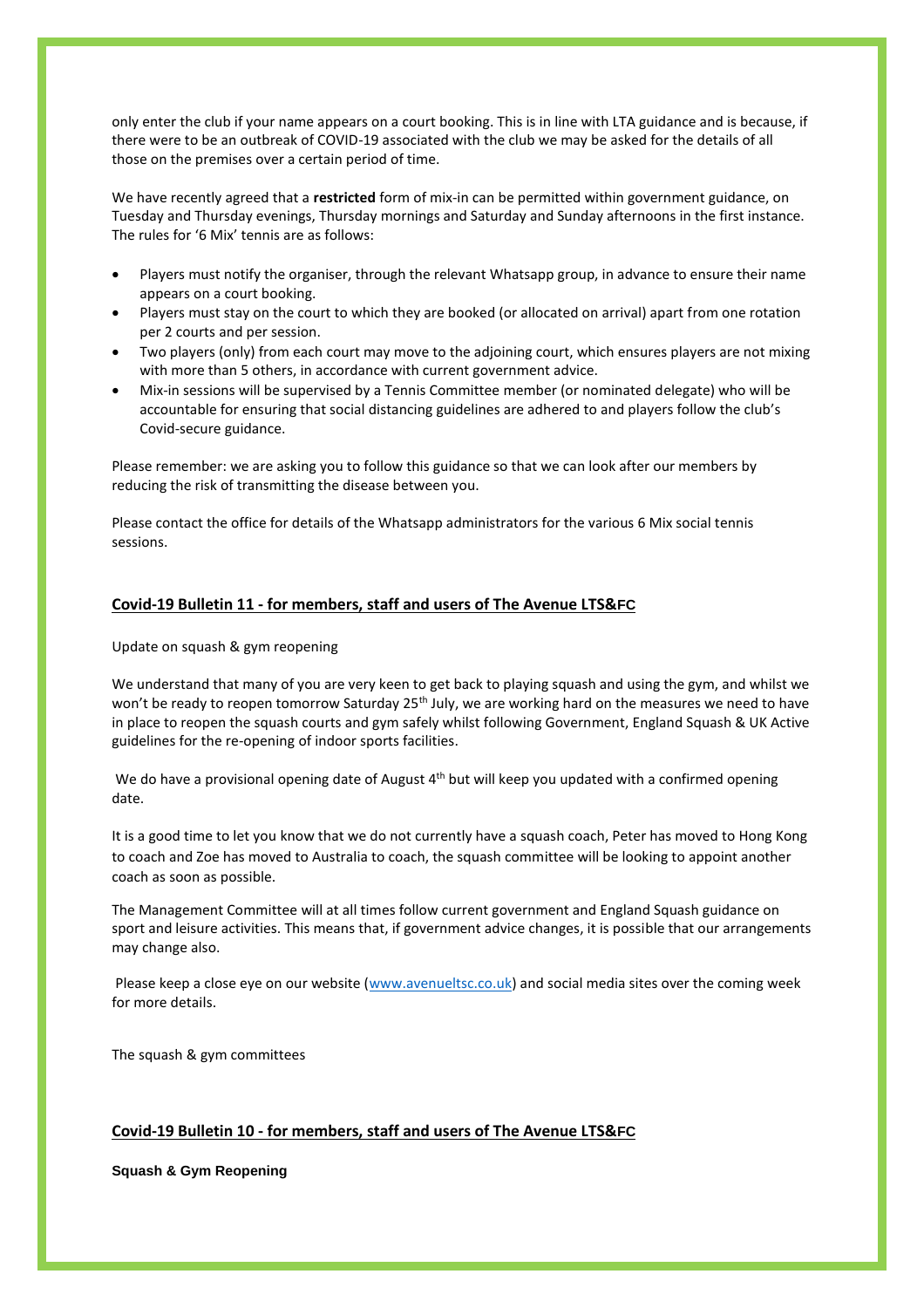The management committee met this week, and are currently putting measures in place to ensure the safe reopening of the squash courts and gym facilities so that we can reintroduce indoor activities carefully and responsibly, to keep members and staff safe and healthy, and so that our club contributes to a successful easing of lockdown measures.

We understand that many of you are very keen to get back to playing squash and using the gym, and whilst we are allowed to open from Saturday 25<sup>th</sup> July, we don't yet have a firm date to reopen the squash courts and gym to members.

As with the reopening of the tennis courts in May the advice is not to rush to reopen, but to take our time to ensure that all the appropriate measures are in place. The reopening of squash will be phased, in line with England Squash advice.

The gym will open with limitations on the number of members at any given time and the need to pre-book your time slot, unfortunately classes will remain off limits for the time being.

As your Management Committee, we will at all times follow current government and England Squash guidance on sport and leisure activities. This means that, if government advice changes, it is possible that our arrangements may change also.

Please keep a close eye on our website [\(www.avenueltsc.co.uk\)](http://www.avenueltsc.co.uk/) and social media sites over the coming week for more details.

The Management Committee

July 17th 2020

## **Covid-19 Bulletin 9 - for members, staff and users of The Avenue LTS&FC**

It's great news that we have been given the go ahead to open the gym, squash courts again: but it is also important that we reintroduce indoor activities carefully and responsibly, so that we keep members and staff safe and healthy, and so that our club contributes to a successful easing of lockdown measures.

As your Management Committee, we will at all times follow current government and England Squash guidance on sport and leisure activities. This means that, if government advice changes, it is possible that our arrangements may change also.

Please keep a close eye on our website [\(www.avenueltsc.co.uk\)](http://www.avenueltsc.co.uk/) and social media sites over the coming weeks.

July 10th 2020

# **Covid-19 Bulletin 8 - for members, staff and users of The Avenue LTS&FC**

#### **Mix in tennis at The Avenue during COVID-19**

The Management Committee would like all members to note that **Government and LTA guidance currently does not permit the traditional model of 'mix in' tennis to be played safely.**

The Management Committee is doing everything it can to keep all members and staff safe and to comply fully with relevant guidance. The club is fully visible to members of the public and **any non-compliance may jeopardise opportunities for everyone to carry on playing**.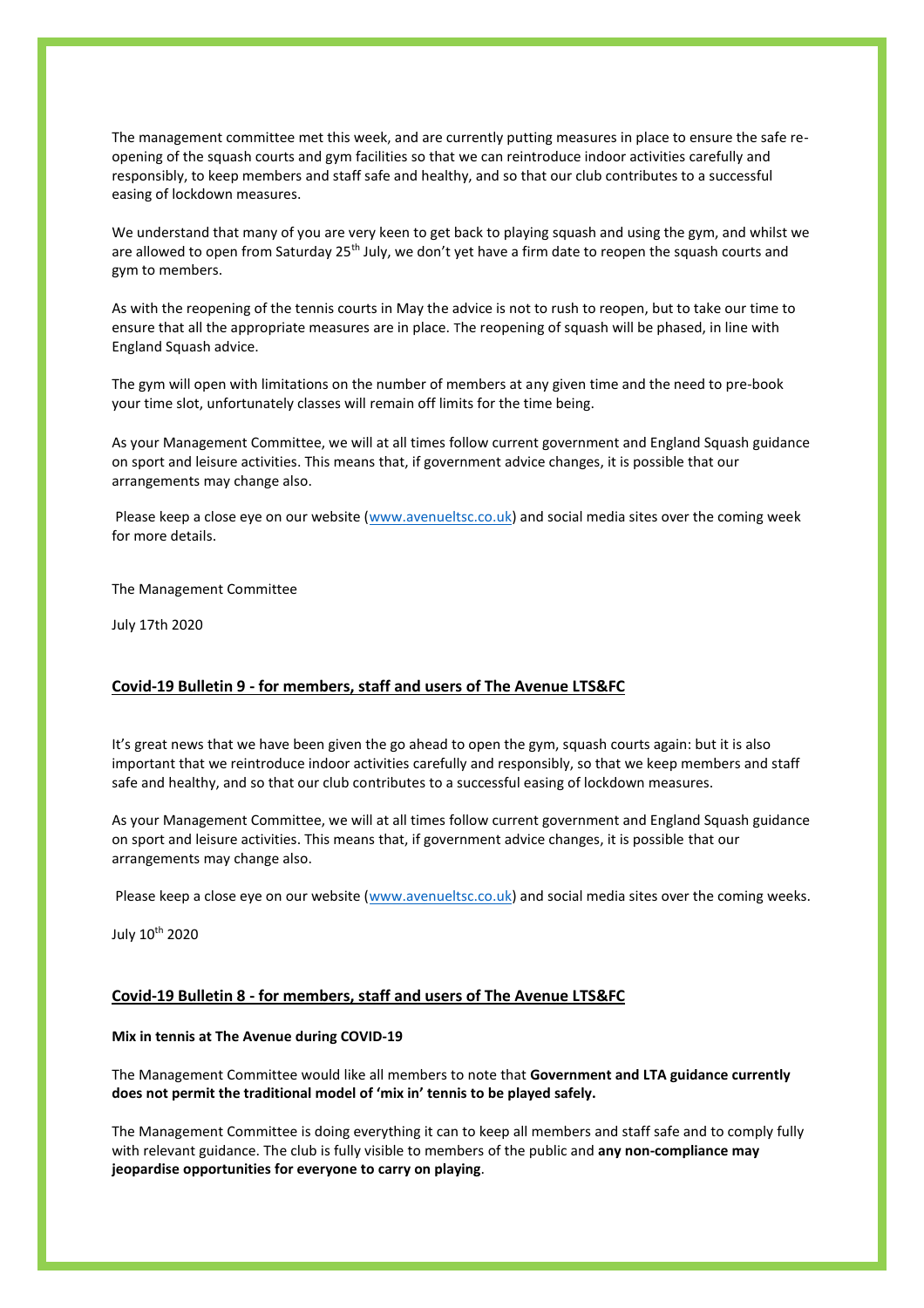We realise that both traditional 'mix-in' and arranged group play (e.g. formal or informal squad practices and larger groups of members who wish to play together) have always been a hallmark of tennis at The Avenue and we are making plans for it to return as soon as government advice permits this. In the meantime, the Management Committee would like to emphasise the following points:

- Each booked court must have only four different names attached to it
- These four players are the **only** players who can pass through the club entry system and play on that court
- Players **cannot mix across courts** during a booked session

We would encourage all members to join the relevant WhatsApp and email groups to arrange to play in groups of four until such time as mix in can be re-introduced.

Members who would like help in getting opportunities to play in arranged social groups can contact Nick Castle, who has kindly agreed to help to coordinate this. Nick can be contacted on 07766 825859.

The Management Committee June 22<sup>nd</sup> 2020

# **Covid-19 Bulletin 7 - for members, staff and users of The Avenue LTS&FC**

Following yesterday's update from the LTA, both singles play and doubles play is now permitted at The Avenue with people from outside of your household, as long as you remain 2 metres apart – meaning that four people from different households can now play doubles.

A reminder that in order to gain access through the gate, you must add all of the players to your court booking in the 'first 30 minute slot' and every member on the booking is expected to fob through the gate.

Don't forget to **wash your hands** when you arrive at the club and on leaving.

If you choose to share balls, take extra care to ensure you do not touch your face during play and to wash your hands immediately after you have finished playing.

It is looking likely that the group coaching programme will commence in July but we will let you know soon.

A full copy of our playing tennis and touch tennis Covid19 guidance can be downloaded on the link below:

**[https://www.avenueltsc.co.uk/images/General\\_Covid\\_tennis\\_\\_final\\_01.06.2020.pdf](https://www.avenueltsc.co.uk/images/General_Covid_tennis__final_01.06.2020.pdf)**

Court booking guidance can be downloaded on the link below:

**[https://www.avenueltsc.co.uk/images/Guidance\\_for\\_booking\\_courts\\_01.06.2020\\_web\\_copy\\_.pdf](https://www.avenueltsc.co.uk/images/Guidance_for_booking_courts_01.06.2020_web_copy_.pdf)**

# **Covid-19 Bulletin 6 - for members, staff and users of The Avenue LTS&FC**

It's great news that we can play some tennis again at last: but it is also important that we reintroduce tennis carefully and responsibly, so that we keep members and staff safe and healthy, and so that our club contributes to a successful easing of lockdown measures. As your Management Committee, we will at all times follow current government and LTA guidance on sport and leisure activities. This means that, if government advice changes, it is possible that our arrangements may change also. Please keep a close eye on our website [\(www.avenueltsc.co.uk\)](http://www.avenueltsc.co.uk/) and social media sites over the coming weeks and months.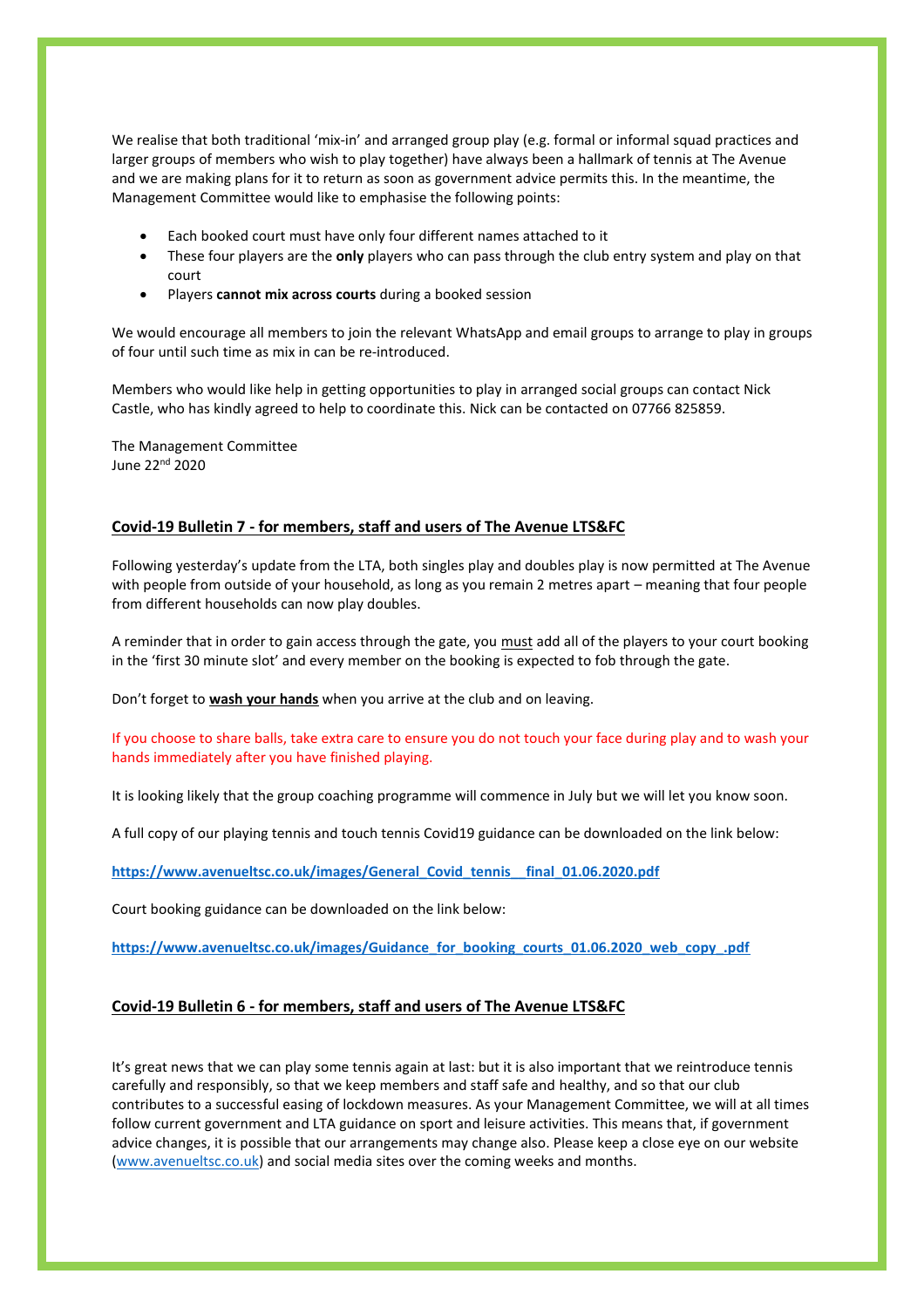Some members may have been disappointed that we weren't open for tennis at 0800 on Wednesday 13 May, the first day when it would have been permissible. But LTA advice is that venues should take time, rather than rush to reopen. We have had a lot to do, and we have in fact been making plans for some time, in the face of considerable uncertainty. You will find that some important changes have been made: this bulletin explains these and also provides you with further guidance on tennis at the Avenue during COVID-19.

Provided that these changes can be completed in time we are planning that the club reopens, for all members whose subscriptions are currently active, at 0800 on Monday 18 May, for tennis only. The bar, gym and squash courts remain closed for the time being in line with government guidance but access to toilets and handwashing will be permitted through the outside doors only. The rest of the clubhouse is closed until further notice.

# **What can we do?**

Outdoor tennis is now permitted with the following restrictions:

- Doubles play is permitted only for those within the same household (i.e. living together currently under the same roof)
- Otherwise, all play must be singles with 2m social distancing maintained at all times (this includes touch tennis)
- Only 1:1 coaching is permitted
- It is now essential for all courts to be pre-booked; fob entry to the club will be only permissible for those whose names are entered on the booking.

### **Tell me more about this new booking system**

This was something we had anticipated and the court booking system has now been changed. *Detailed instructions will be emailed to members and posted on the website as soon as the testing of the new booking system is completed.* The key changes are:

- All 17 courts are bookable
- The booking kiosk is no longer accessible so all courts must be booked by internet in advance, or through the office via phone or email, with reasonable notice
- Courts can only be booked for periods of 30, 60, 90 or 120 minutes
- All names must be listed on the booking in order that all players can pass through the fob entry gate
- *For those members who subscriptions are currently active you may email or call the office tomorrow Saturday 16th May between 8.30-12.30 to book a court for Monday (subject to availability)*

### **What else has changed?**

Detailed guidance has been developed to help us all keep the virus at bay, whilst enjoying some healthy exercise! It is essential that all tennis players read this guidance, which allows us all to comply fully with government and LTA guidance. We all need to act responsibly: otherwise we are putting our own, and others', health at risk. The key features of the guidance will be displayed prominently around the club, and are:

- Don't come and play if you feel unwell, have COVID-19 like symptoms, are self-isolating or shielding
- Wash your hands thoroughly at the club before and after playing
- Maintain 2m social distance at all times before, during and after play (unless you are in the same household)
- You can't shower or change at the club- come prepared to play, with all your own equipment and a full water bottle
- Bring your own clearly marked balls and a glove
- Don't use the practice wall
- Don't go inside the Pro Shop: if you have a racket to collect make arrangements to do so without needing to go inside
- All payments must now be electronic
- Leave your booked court 10 minutes before the end to allow time for the next players to arrive on court safely
- Don't hang around at the club after you've played

The guidance is also available to view on this link.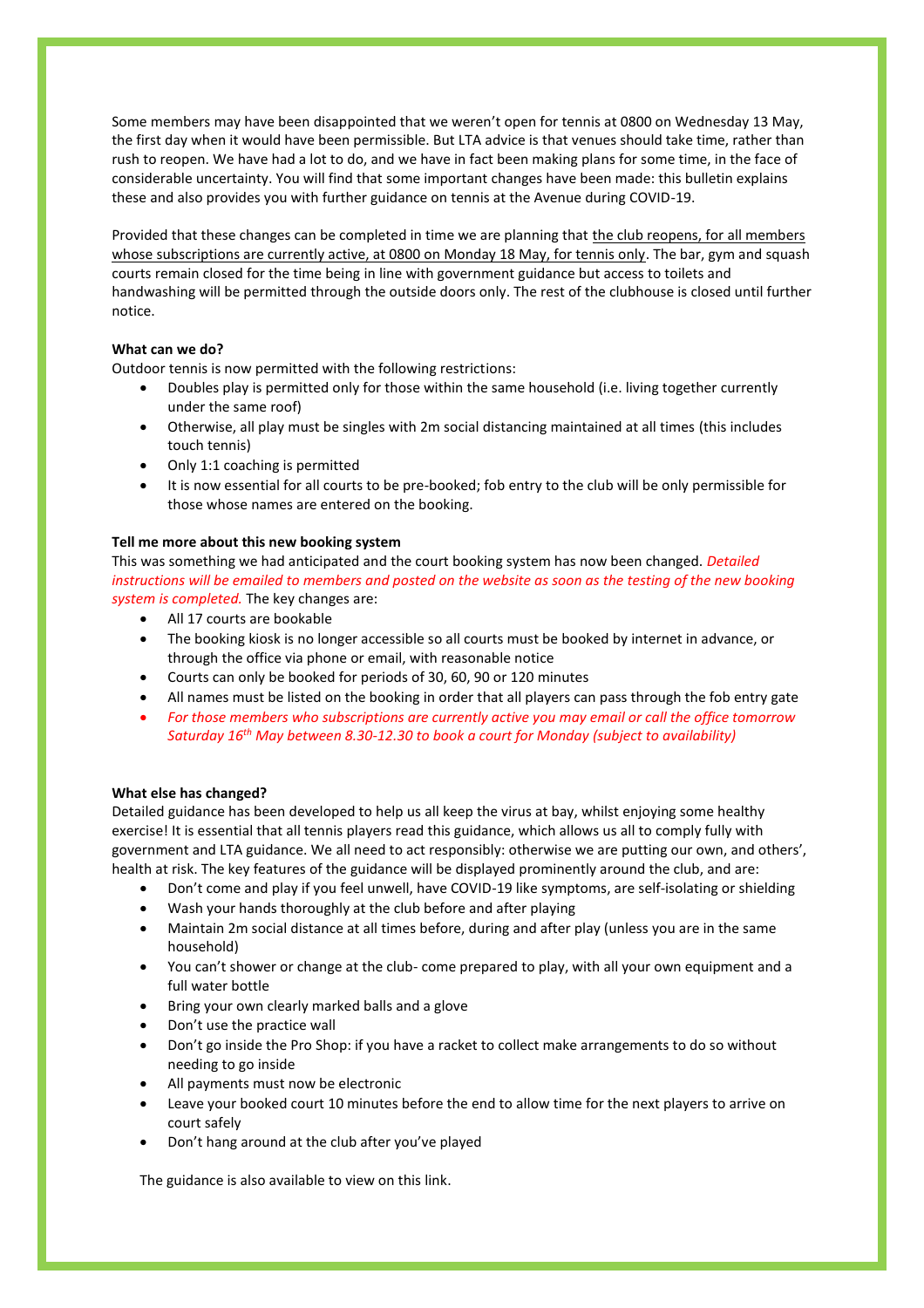## [https://www.avenueltsc.co.uk/images/General\\_Covid\\_guidance\\_for\\_tennis\\_\\_touchtennis\\_final\\_002.pdf](https://www.avenueltsc.co.uk/images/General_Covid_guidance_for_tennis__touchtennis_final_002.pdf)

#### **Won't there be huge pressure on courts?**

During the summer months we don't anticipate this will be a problem, especially as there are no matches being played this summer and no group coaching sessions at present. The Seniors tournament has been cancelled and it is likely that County Week will also be cancelled. The Management Committee will be monitoring the situation closely.

#### **What about lights?**

At the moment this isn't an issue. After the next phase of development for the court booking system you will be able to book and pay for lights by internet, along with the booking.

## **What about mix-in?**

Current government advice, for both outdoor exercise and general behaviours during the current phase of the COVID-19 response, is not compatible with mix-in as we know it at the Avenue. As soon as there is further easing of lockdown measures that would permit mix-in, we will reintroduce all previous sessions. Mix-in has always been a really key feature of tennis at the Avenue and we are committed to it continuing, once we can do so safely.

### **What about coaching?**

Current national guidance only permits 1:1 coaching, and players will need to adhere strictly to the club guidance throughout all lessons. Lessons will now be for 50 minutes duration to allow coaches and players sufficient time to follow all the correct hygiene and distancing measures. Group lessons are currently not permitted. No spectators will be permitted to enter: only those playing tennis whose names are attached to a court booking. <https://www.theavenuetennis.com/>

Lessons can now be booked directly with Ashley [\(play@theavenuetennis.com\)](mailto:play@theavenuetennis.com) and James [\(jamesgreen.tennis619@gmail.com\)](mailto:jamesgreen.tennis619@gmail.com).

## **And finally…**

As a Management Committee we would like to thank all our members for being so patient and supportive of the club during this difficult and unprecedented time. Our main concern is to keep you all safe, and healthyand to get the club back to normal as soon as this can be achieved.

Membership numbers have held up remarkably well, but are down about 15% overall at present. We will need to have a new membership drive once the situation stabilises, but at the moment we have decided to promote two new schemes to attract temporary (summer 2020 only) membership:

- A squash-to-tennis upgrade scheme (until 31 August 2020) for intrepid squash players who wish to join the ranks of tennis players
- Temporary membership for young people who have been required to return to their parental home due to university closure or COVID-19 related changes to their work

If you would like more information on either of these schemes please contact the office.

## **Covid-19 Bulletin 5- for members, staff and users of The Avenue LTS&FC**

Following the government announcement on stricter measures to control the CoVid 19 pandemic, the Management Committee has decided that the club will now be **completely closed until further notice**. We will review this situation in 3 weeks' time, or at any other time when measures in response to the pandemic are changed.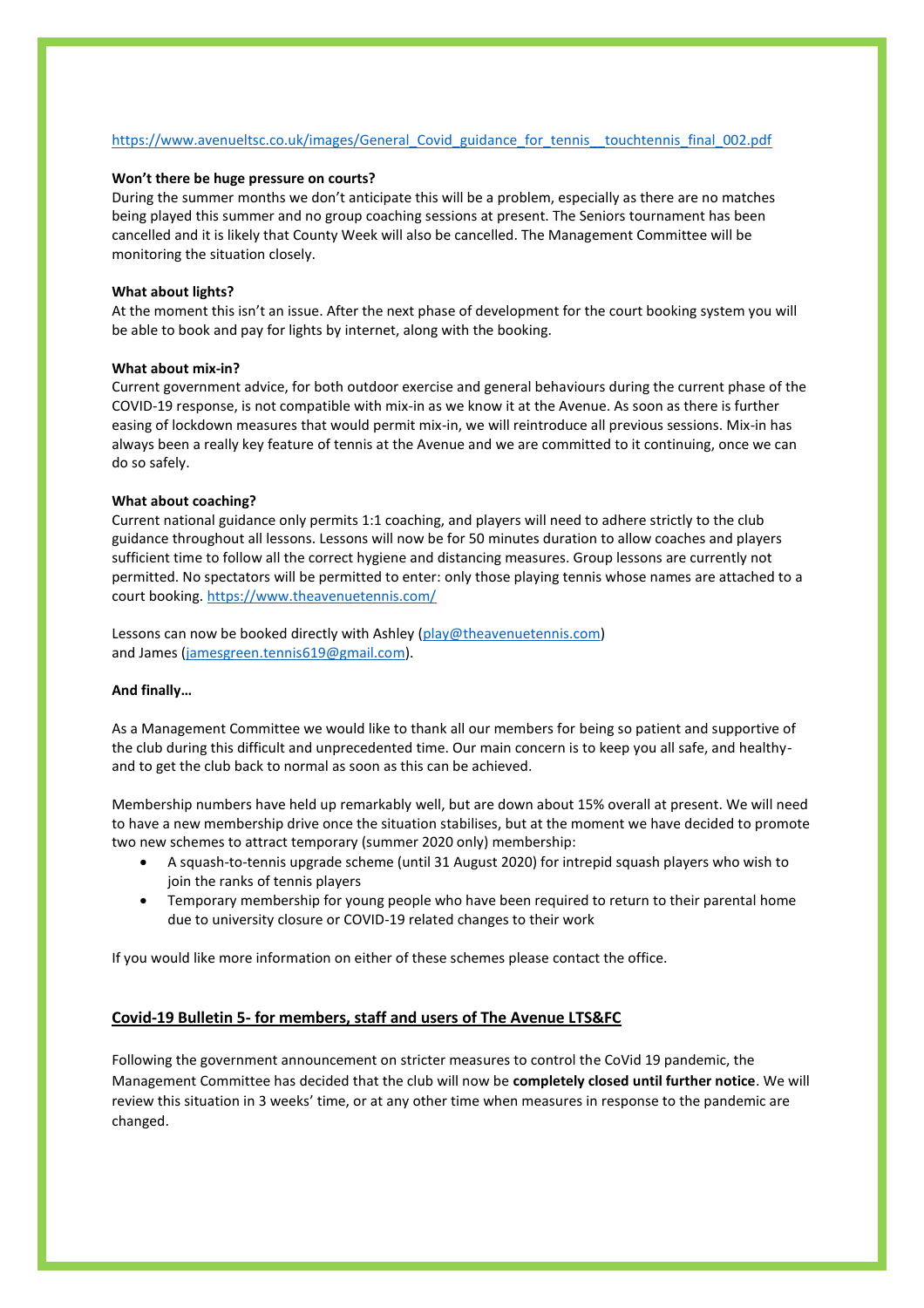We would like to thank all members of staff and our wonderful team of coaches and instructors, who have all worked so hard over the last few weeks to try and keep some form of sport and exercise going at The Avenue. We are looking forward to seeing everyone again when the social distancing measures are relaxed.

Some things will be continuing, although in not quite the same way as before:

- The office staff: will continue to work, from home. Justine & Sarah will continue to provide administrative support for the club and will be using this enforced 'inactive' period to put better systems in place for us all, once we can return to play.
- The grounds staff: this would normally be a very busy time for our groundsmen. A reduced grounds maintenance programme will continue for the time being, provided Graham and his team feel fit and able to do so, and can maintain safe distances from each other at all times whilst at (and travelling to) work.

Please keep an eye on the website, as this will help you to stay informed about the club during this really difficult period. We are a membership club, and this is a great strength: at a time like this, we need our members to help the club to survive. If you haven't renewed your subscription yet, please consider doing so to help us keep the club going. If you would like to discuss this with the office, please get in touch with Justine or Sarah through the usual routes.

To help to keep you active, Ashley and the tennis coaching team will be posting a number of videos online for you to practise at home. You can follow these through the links below:

### Instagram

[www.instagram.com/the\\_tennis\\_mentor](http://www.instagram.com/the_tennis_mentor) Facebook [www.facebook.com/theavenuetennis](http://www.facebook.com/theavenuetennis) Website [www.theavenuetennis.com/news](http://www.theavenuetennis.com/news)

We hope all of our members can stay as fit and healthy as possible, and we look forward to plenty of sport, exercise and socialising once these unprecedented social measures have been lifted.

The Avenue Management Committee

25th March 2020

# **………………………………………………………………………………………………………………………………………………………………. Covid-19 Bulletin 4 - for members, staff and users of The Avenue LTS&FC (Saturday 21st March)**

We are sorry to have to publish another bulletin so soon after the last one, but we need to update you on changes announced on Friday by the Government which will have an impact on the Avenue and its users.

### **The bar**

Unfortunately, in line with Government advice, **the bar was closed at the end of Friday evening** (20th March). The closure of the bar, which has been a great place to meet, drink and chat, will be a sad loss to many members and we look forward to it re-opening once the pandemic comes under control. We would like to thank all our bar staff, and Kim, our unflappable bar manager, for all their dedication and hard work, and hope to see them all again later in the year.

## **Squash, racketball and table tennis**

It is also clear from the Government announcements that indoor sport must be discontinued, which means that we will need to cease all squash, racketball and table tennis play.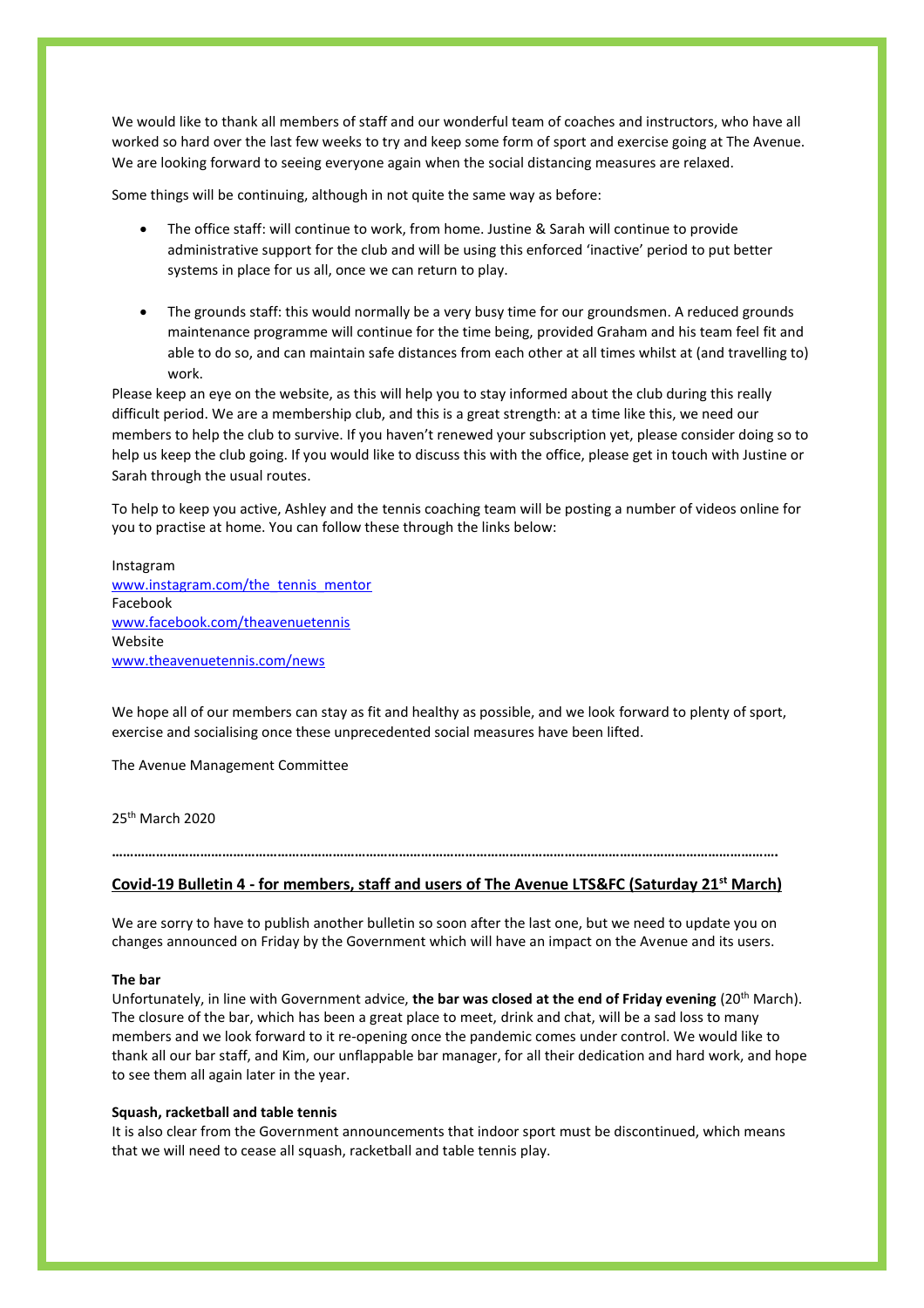We plan to implement this at the beginning of next week as we have to adjust access arrangements (key fob operations) through our external provider.

We understand that this will be a severe disappointment to all members playing these sports, but we will restore access as soon as we are permitted to do so.

#### **Tennis**

We will continue **to offer tennis for as long as we are allowed to do so**: to date messages from the Government have again stressed the importance of outdoor exercise to help us all manage the other constraints on our lives.

#### **Member arranged play**

If you wish to play tennis please ensure that you follow the general public health precautions, i.e. wash your hands thoroughly both before and after playing tennis and maintain a distance of 2 metres between you and other players at all times.

Of course, it's up to members to assess the risks to themselves and to others when making decisions about whether or not to play tennis.

#### **The clubhouse**

Member entry to the club house will, from next week, be restricted to between the hours of 0800 and 2000 to allow **access to the toilets and changing rooms and to the kiosk for floodlight booking,** only **.** Please be assured that the toilets and changing rooms will continue to be cleaned and sanitised on a daily basis.

All internal doors in the clubhouse will be locked and use of any squash courts will not be permitted.

#### **Group coaching**

The group coaching programme has been suspended, but 1:1, 1:2 and family lessons are still available. If you would like to take up this opportunity, now is the time to do so - supporting Ashley and his team as well as the club

## **The Office**

In order to limit the potential exposure to coronavirus our Office staff will mainly be working from home as from next week. You may spot Justine or Sarah in the office from time to time as they will need to pick up post and carryout other essential tasks but please do not go in. You will still be able to contact Justine and Sarah by phone or email, as previously.

#### **And finally**

Thank you for your forbearance, it's a difficult time for everyone which we hope will not last too long. We will provide updates whenever the situation changes, but you can check on the new "Coronavirus" page on our website to see what facilities and activities are open or closed.

March 21st 2020 On behalf of the Management Committee

**……………………………………………………………………………………………………………………………………….**

# **Covid-19 Bulletin 3 - for members, staff and users of The Avenue LTS&FC (Friday 20th March)**

The Management Committee is doing its utmost to keep some of our facilities open to allow members who are fit and healthy, and not in the most vulnerable groups for coronavirus, to continue to exercise.

To stay healthy, it's essential that everyone observes the principles of social distancing, which have been further clarified in the most recent government advice, which you can find here: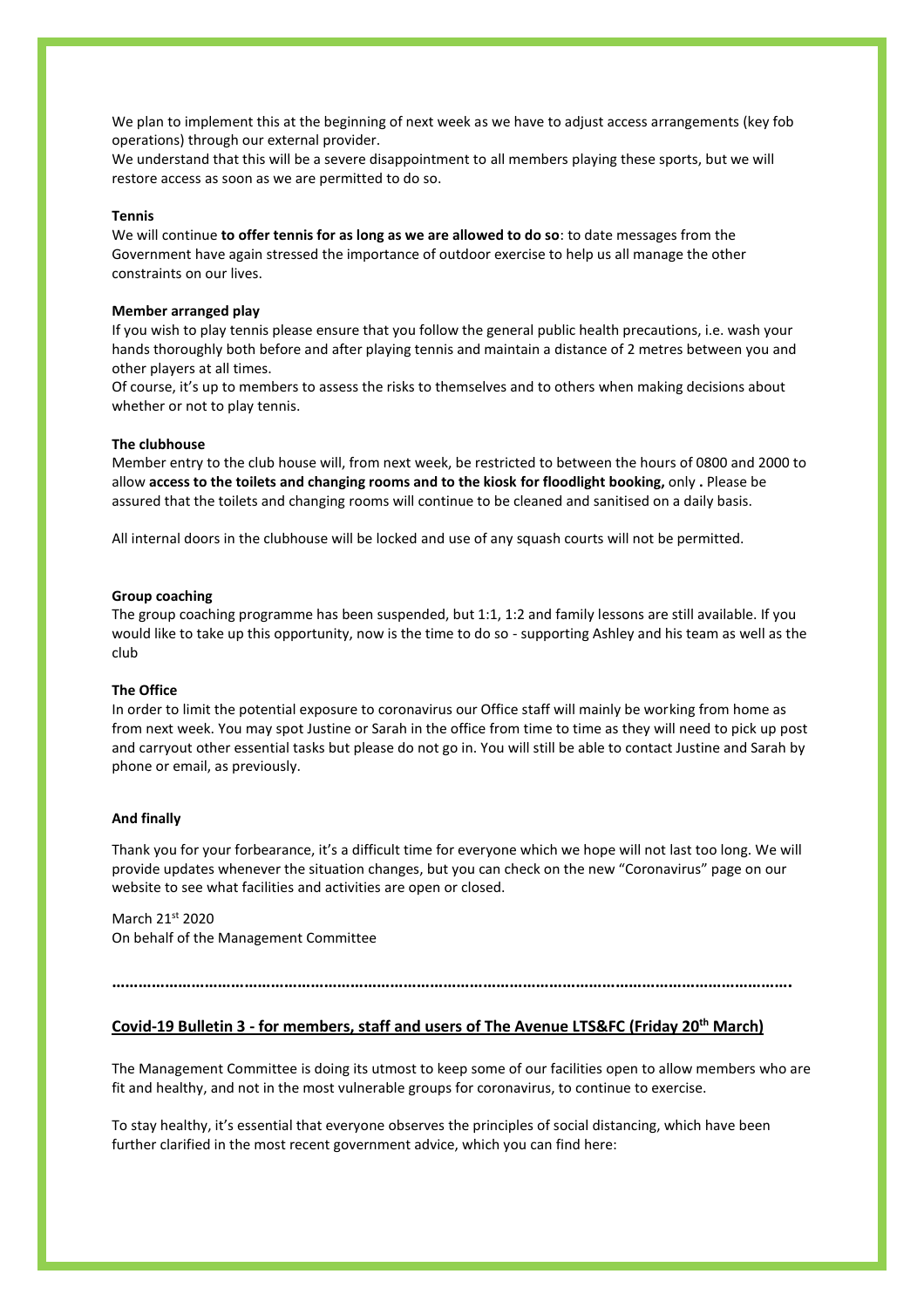[https://www.gov.uk/government/publications/covid-19-guidance-on-social-distancing-and-for-vulnerable](https://www.gov.uk/government/publications/covid-19-guidance-on-social-distancing-and-for-vulnerable-people/guidance-on-social-distancing-for-everyone-in-the-uk-and-protecting-older-people-and-vulnerable-adults)[people/guidance-on-social-distancing-for-everyone-in-the-uk-and-protecting-older-people-and-vulnerable](https://www.gov.uk/government/publications/covid-19-guidance-on-social-distancing-and-for-vulnerable-people/guidance-on-social-distancing-for-everyone-in-the-uk-and-protecting-older-people-and-vulnerable-adults)[adults](https://www.gov.uk/government/publications/covid-19-guidance-on-social-distancing-and-for-vulnerable-people/guidance-on-social-distancing-for-everyone-in-the-uk-and-protecting-older-people-and-vulnerable-adults)

If you develop symptoms of COVID-19 (high temperature and/or new and continuous cough), you must selfisolate at home for 7 days, or for 14 days if you live in the same house as someone with symptoms. You can find the latest government guidance here:

#### <https://www.gov.uk/government/publications/covid-19-stay-at-home-guidance>

This guidance is very clear and contains some excellent resources to help people understand what to do.

The situation continues to evolve very fast, and our situation at The Avenue may change, so please read these bulletins carefully.

#### **What is the current advice on exercise if I am socially distancing?**

The Chief Medical Officer for England has recently advised that exercise and fresh air are important: we all need to stay as physically and mentally healthy as possible at this time: but we must also continue to practise social distancing. At the moment, we are being encouraged to walk, run and cycle outside- so long as we keep 2m away from each other.

And, fortunately, Tennis has been cited as an example of a sport that we can continue to play- provided we wash our hands well before and afterwards, and we avoid direct contact such as hand shaking. And, as much as possible we must keep the magic 2metres apart from each other.

For the time being we will continue the coaching programme but group classes will be kept small (maximum of 4 people per court) and social distancing will be maintained. Please ensure you wash your hands both before and after playing: it would be sensible to bring a clean personal towel with you each time you play.

#### **Should I play tennis if I am in one of the vulnerable groups for coronavirus infection?**

No. It is clear that some people are at risk of a more severe form of coronavirus infection than others. This applies to everyone over 70, and other age groups who may fall into the detailed list that you can find in the government guidance on staying at home.

If you fall into one of these groups, you can 'pause' your membership subscription for a 3 month period. Bulletin 2 explains how to do this. We would like to encourage as many people as possible to maintain their subscription, if they can, to help keep the club in business.

# **I've heard that coronavirus can last for a while on hard surfaces. Could it stick to tennis balls and is this a risk?**

No one actually knows the answer to this one, hence it will be up to members to decide whether they wish to carry on playing whilst the virus is actively circulating. Corona viruses in general are known to be able to survive on hard and polished surfaces for several hours, from research done related to the previous SARS-1 and MERS epidemics over the past 20 years. There is one study that has looked at the Covid19 virus which would seem to bear that out. Hence so much emphasis on hygiene- keeping hands and surfaces clean at all times.

What does this mean for tennis balls? Not many people at club level get so sweaty that their hands sweat- but some people are certainly sweatier than others. Because it's an unquantifiable and unpredictable risk, members could consider wearing gloves when handling balls (either disposable or cotton ones that can be washed after each game). The most important way to reduce the risk of acquiring the virus is to make sure you wash your hands regularly and thoroughly, including both before and after playing tennis. Whilst alcohol hand gel may be convenient, washing your hands properly with soap and water for a full 20 seconds is actually more effective against this virus.

#### **What is the current LTA advice?**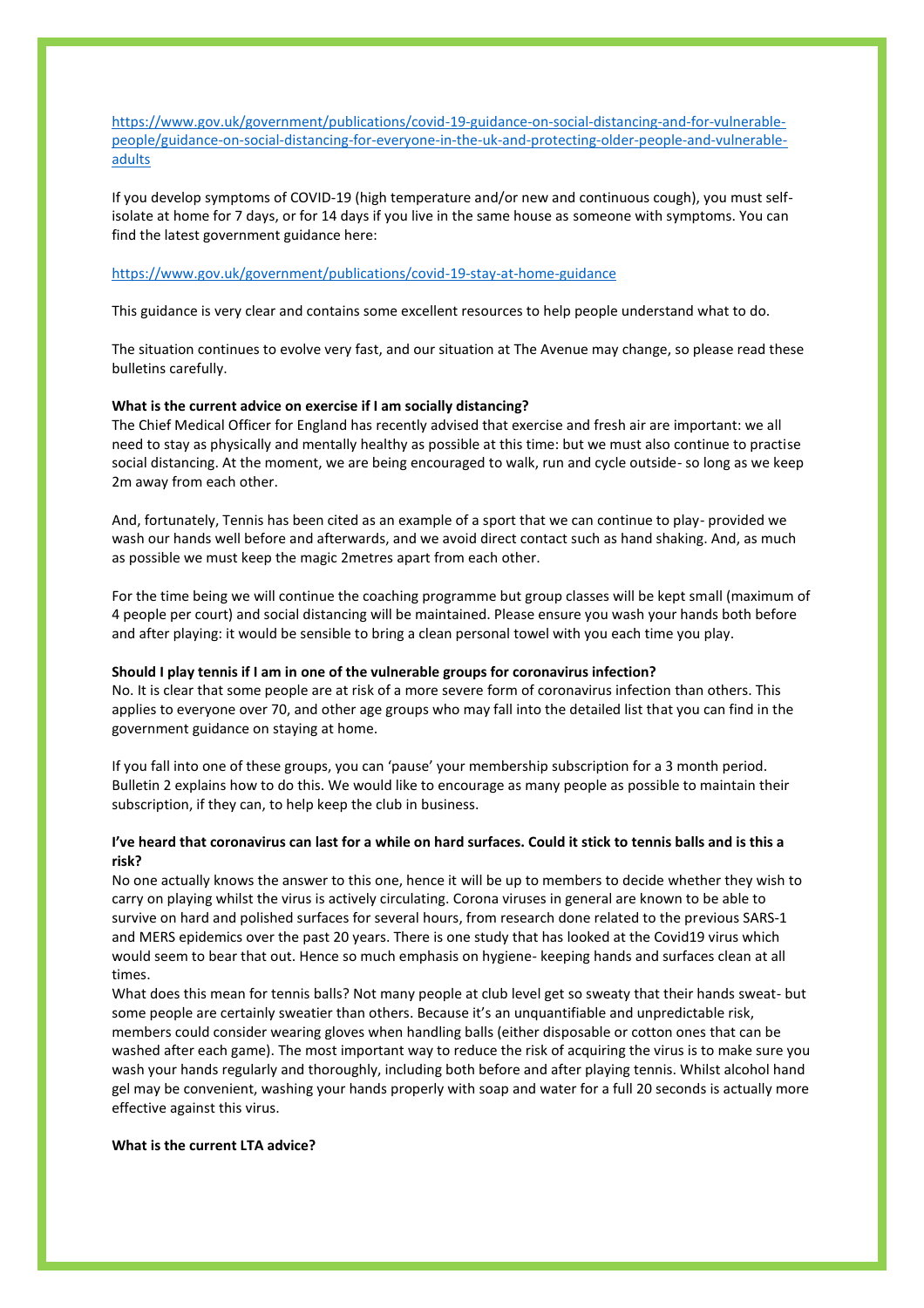At the moment, the LTA website states that, whilst it has suspended its organised activity, the Government has currently indicated that recreational exercise that takes place at a safe distance from others and in safe exercise environments is something that can continue at least until further notice.

The Department of Culture, Media and Sport has supported this stance and advised that tennis is in fact one of the best examples of social distancing in practice, and so should be encouraged as long as the guidance on this is followed carefully.

The LTA is working closely with the Government and Sport England to assess fully the implications of CoVid 19 for British tennis and will undoubtedly produce further guidance. Watch this space- we will keep you fully updated.

### **What does this mean for league matches?**

Currently all Hampshire league matches for both tennis and squash have been suspended until further notice. Portsmouth & District LTA have today announced the suspension of all tennis league matches. Team squads may still wish to practise together, though, following social distancing and hand hygiene guidance.

### **What does this mean for the summer club tournament and the Bank Holiday charity tournaments?**

The planned April Avenue charity tournament has been cancelled. Decisions about other club tennis events will be reviewed at a later date.

## **What does this mean for Wimbledon and Eastbourne?**

Major grass court events beyond 8 June have not yet been cancelled: but this may change as the pandemic continues to evolve. No decisions have yet been made about the Seniors Tournament and County Week- we will update you on this.

#### **Should I continue to play squash or racketball?**

England Squash currently advises that community squash may be played if social distancing is practised together with good hygiene i.e. hand washing and avoiding touching the face. Currently, squash remains open at The Avenue but this decision remains under close review.

### **Will the bar remain open?**

The bar remains open for the time being, whilst government advice can be followed. This decision will be reviewed early next week, or earlier if guidance changes.

#### **………………………………………………………………………………………………………………………………………**

# **CoVid19 Bulletin 2 – Impact on Subscriptions (Wednesday March 18th)**

Dear all,

Many Members will be facing an uncertain time during the coronavirus epidemic, especially the self-employed, those that care for sick or elderly relatives, the over-70's and those that actually go down with the virus.

As a non-profit making private members club, we all have an interest in its continued viability and success. Many of the running costs (e.g. grass preparation for the new season, the manning of the office and fixed overheads such as insurance, licences and utility costs) simply continue unchanged even though parts of the club must be shut down.

We are fortunate in having reasonable reserves to see us through this difficult period but there is an increasing pressure to offer a suspension of membership. We are hoping that some members who find it possible to do so will be able to support the Club through this period by electing to continue their membership.

However, the Management Committee does understand that this would be difficult for many individuals and we are therefore providing the opportunity to suspend membership for a period of up to 3 months.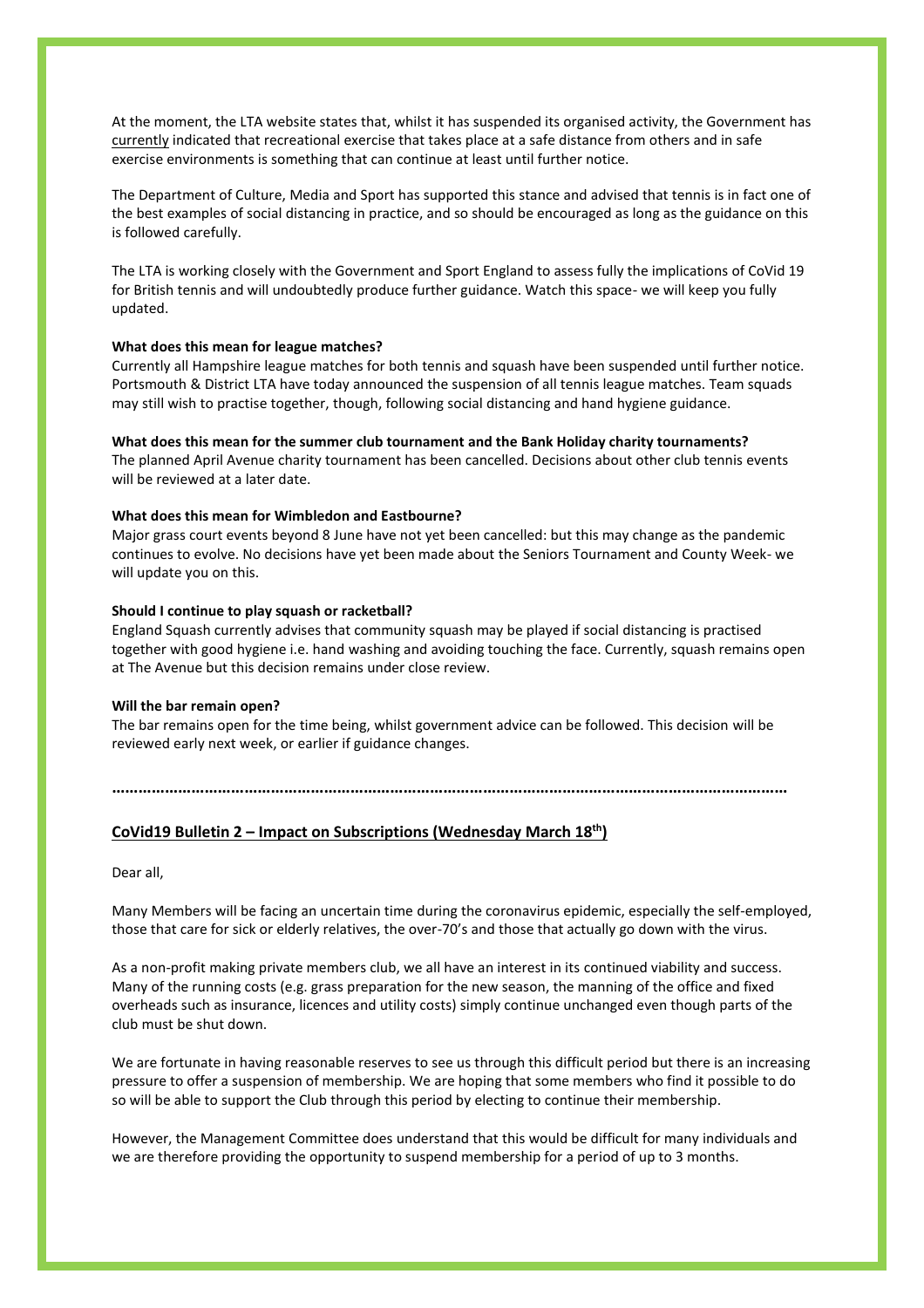Details of the process to follow can be found below.

We are committed to keeping open as many parts of the Club as we can for as long as possible.

#### **Suspension of membership at The Avenue**

As a special measure during the Coronavirus epidemic, we are offering Members the option to suspend their membership for a period of  $up to 3 months$  from 1<sup>st</sup> April. The way this will work is as follows:</u>

- 1. Members wishing to activate a suspension should email the Club on **[office@avenueltsc.co.uk](mailto:office@avenueltsc.co.uk)** stating the date they wish to suspend from (e.g.  $1^{st}$  April) and whether they wish the suspension to be for 1, 2 or 3 months.
- 2. Suspension cannot be backdated and, to ease the administrative burden, must be effective from the  $1<sup>st</sup>$  of a complete month. So, if you miss the 1<sup>st</sup> April deadline, it will operate from 1<sup>st</sup> May, 1<sup>st</sup> June, etc.
- 3. On receipt of a request, the Office will:
	- suspend your club access fob from the  $1<sup>st</sup>$  of the applicable month,
	- suspend taking a direct debit from your account for that month
	- confirm this has been done by return email.
- 4. Members that pay annually will follow the same process, except that at the end of the suspension period when the fob is re-activated, the Office will calculate the amount owing to you. You can then choose to have this amount offset against your annual subscription at the next renewal date or you can ask for it to be refunded immediately by bank transfer.

Members are urged not to simply cancel their direct debit instruction at their bank; the Club will ensure that payment is not taken during the suspension period.

The Management Committee will review the position again towards the middle of June and consider if further relief of subscriptions would be necessary from 1st July.

The Management Committee 18th March 2020

**……………………………………………………………………………………………………………………..**

## **CoVid19 Bulletin 1 – for members, staff and users of The Avenue LTS&FC (Monday 17th March)**

The current situation with coronavirus (CoVid19) is evolving fast, and things are changing rapidly. As your Management Committee, we want to keep you updated on how this may affect your continuing enjoyment of our sports, fitness and social activities. This advice may change as the situation evolves- so please make sure you are familiar with the most recent bulletin.

The current NHS advice is as follows:

1. Stay at home (self-isolate)

If you have a fever OR a new continuous (lasting at least 4 hrs) cough AND you feel too unwell to carry out your normal daily activities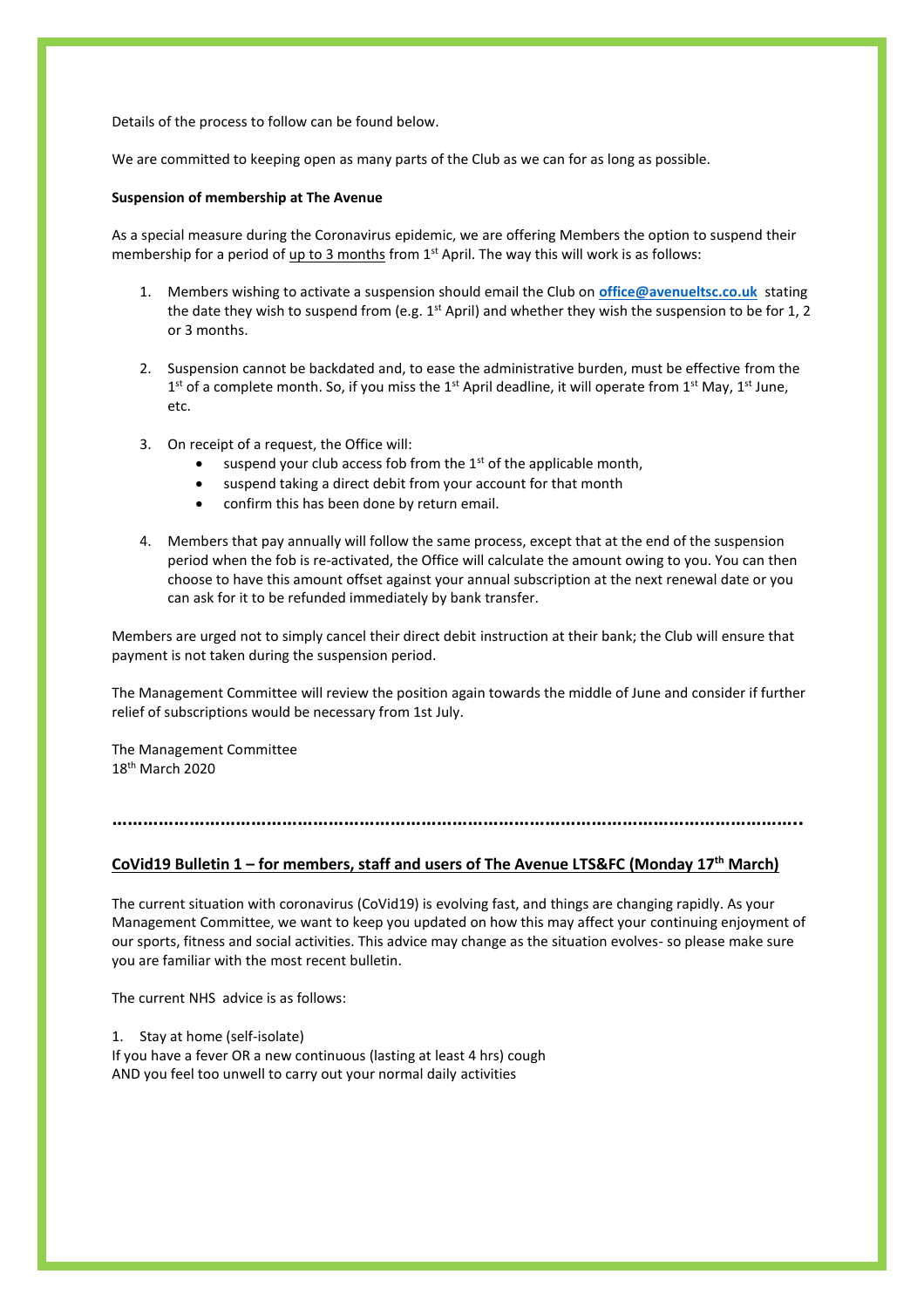THEN you should stay at home and self-isolate<sup>1</sup> within your own home. If you have symptoms you should stay at home and self-isolate for 7 days. But if you live with others, they should stay at home for 14 days from the day the first person got symptoms.

PLEASE FOLLOW THE DETAILED GUIDANCE ON <https://www.nhs.uk/conditions/coronavirus-covid-19>

## **PLEASE DO NOT VISIT THE CLUB IF YOU ARE SELF-ISOLATING.**

In addition, if you (or a member of your family?) have recently returned from a country with enhanced coronavirus restrictions in place e.g. Italy, Spain or France, please consider self -isolating for 7 days.

#### 2. Social distancing

This refers to measures we all now need to take to reduce social interaction and to reduce the risk of transmission of the virus to others. This is called 'social distancing'<sup>2</sup>. Some people, for example, those who are over 70 years old, who are pregnant or who, at any age, have a weakened immune system or a long term health condition (in general this means any condition where you receive a free flu vaccine each winter) are likely to be at increased risk of a more severe illness from coronavirus, and need to be much more careful in practising social distancing and should stop non-essential contact with others.

In the context of The Avenue social distancing would apply to any situation where you might be at risk of catching the illness from another member from being too close together. You should consider avoiding all situations where you are likely to be less than 2m from others: public transport, the bar, the gym, indoor fitness classes in particular.

#### **What does this mean for tennis players?**

The latest advice on social distancing does not necessarily prevent people who are currently well from being outside provided they stay at least 2m away from others: indeed, fresh air, sunlight and exercise is good for our physical and our mental health.

Our advice at the moment is that tennis should continue, but that no-one should feel under any pressure to play matches (club tournament, league etc) if they do not want to. In other words, each member should make an individual risk assessment both for themselves, and for others with whom they are playing. When changing ends and at the end of matches, please keep your distance from each other and avoid handshakes etc. Just be sensible!

Separate advice will be issued by Ashley regarding the coaching programme, but currently we are recommending that this can continue, with some sensible and practical modifications, and at the coaches' and players discretion.

Andy and Natalie, as club captains, will keep team captains informed as this is a rapidly evolving situation. At the moment, we have been advised that matches can continue if all players are well and wish to do so. League matches during summer 2020 may be continuing on a friendly basis but without match teas. The club winter tournament is continuing, but no member should feel under any pressure to play matches if they do not wish to.

#### **What does this mean for squash and racketball players?**

<sup>1</sup> https://www.gov.uk/government/publications/covid-19-stay-at-home-guidance/stay-at-home-guidance-forhouseholds-with-possible-coronavirus-covid-19-infection

<sup>2</sup> https://www.gov.uk/government/publications/covid-19-guidance-on-social-distancing-and-for-vulnerablepeople/guidance-on-social-distancing-for-everyone-in-the-uk-and-protecting-older-people-and-vulnerableadults